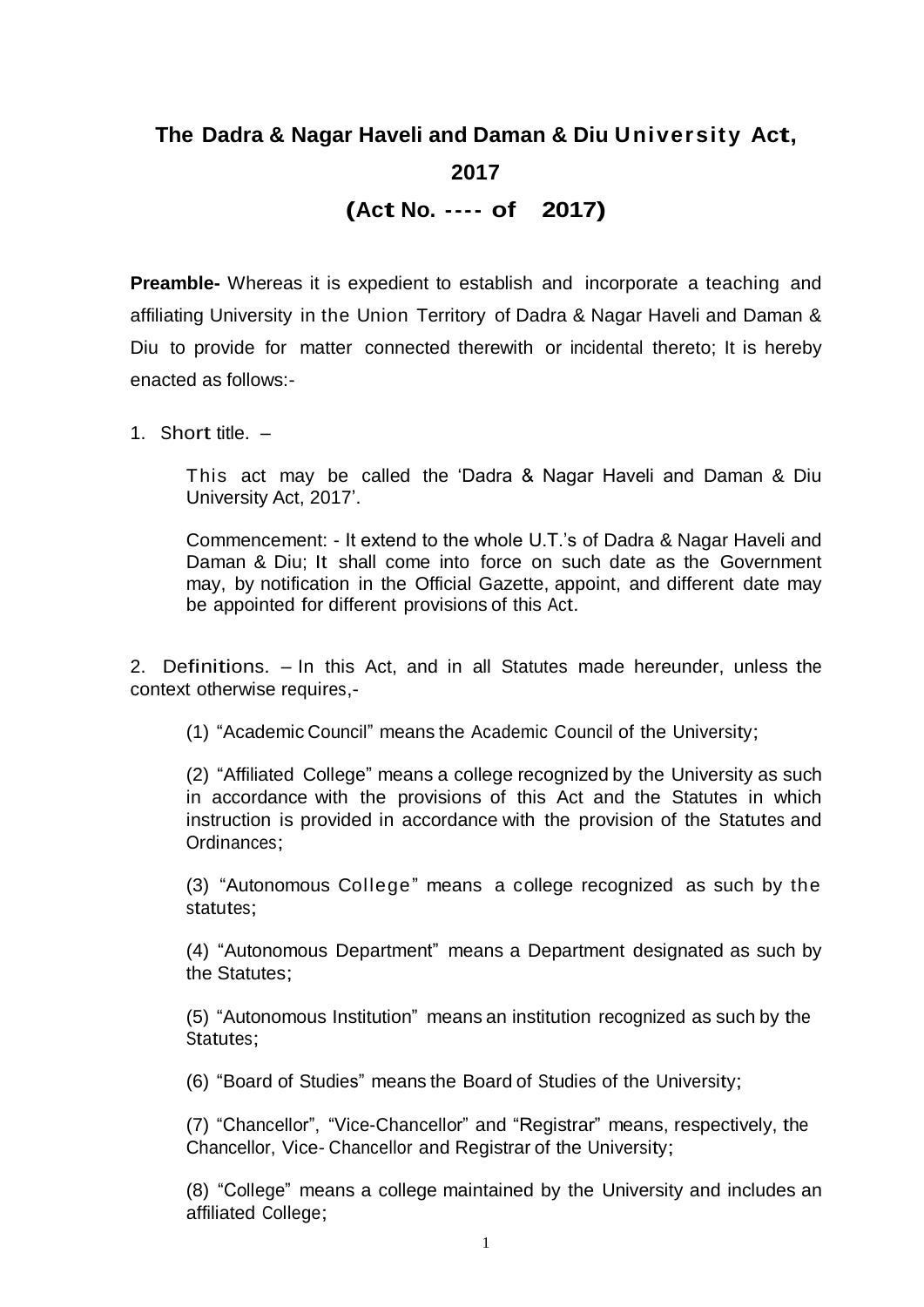(8a) "Court" means the Court of the University;

(9) "Department" means a Department of the University;

(10) "Executive Council" means the Executive Council of the University;

(11) "Government" means the Administrator of the U.T. of Dadra and Nagar Haveli (DNH);

(12) "Hall" means a unit of residence or of corporate life for the students of the University, College or Institution, provided, maintained or recognized by the University;

(13) "Hostel" means a place of residence for students provided, maintained or recognized by the University;

(14) "Institution" means an academic institution, not being a college maintained by the University;

(15) "Principal" means the Head of a College or institution;

(16) "Statutes", "Ordinances" and "Regulation" mean, respectively, the Statutes, Ordinances and Regulations of the University;

(17) "Teachers of the University" means Professors, Readers, Lecturers and such other persons as may be appointed for imparting instruction or conducting research in the University or in any college or institution maintained or recognized by the University and designated as such by the Ordinances;

(18) "University" means the Dadra & Nagar Haveli and Daman & Diu University; and

(19) "Union Territory" means the Union Territory of Dadra & Nagar Haveli and Daman & Diu.

(20) "Administrator" means the Administrator of Union Territory of Dadra & Nagar Haveli appointed by the President under Article 239 of the Constitution.

#### 3. The University. —

(1) There shall be established in the Union Territory of Dadra & Nagar Haveli and Daman & Diu, a University by the name of "Dadra & Nagar Haveli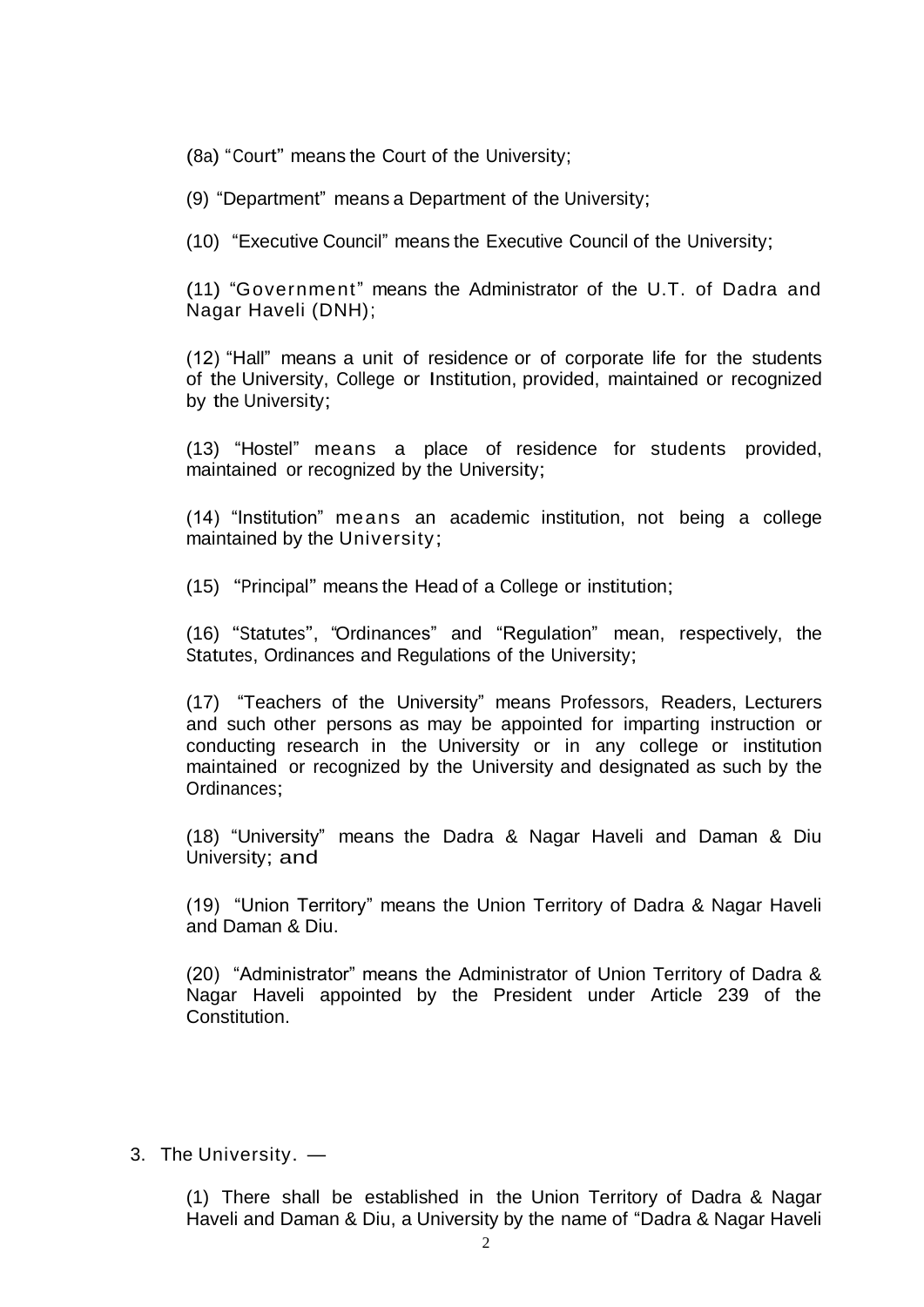and Daman & Diu".

(2) The headquarters of the University shall be at Dadra and Nagar Haveli and it may established campuses at such other places within its jurisdiction as it may deem fit.

(3) The first Chancellor and the first Vice-Chancellor and the first members of the Court the Executive Council and the Academic Council and all persons who may hereafter become such officers or members so long as they continue to hold such offices or membership are hereby constituted a body corporate by the name of "Dadra & Nagar Haveli and Daman & Diu".

(4) The University shall have perpetual succession and a common seal and shall sue and be sued by the said name.

4. Objects – The objects of the University shall be to disseminate and advance knowledge by providing instructional, research and extension facilities in such branches of learning as it may deem fit and by the example of its corporate life, and, in particular,-

(a) to pay special attention to the improvement of social and economic welfare of the people of the Union Territory by developing suitable programmes in community development and human relations;

(b) to promote interest in the life, literatures, languages and cultures of the people of the Union Territory;

(c) to establish schools of studies in disciplines relevant to the life, needs and aspirations of the people of the Union Territory and its geographical and industrial profile;

(d) to provide adequate facilities for the educational and professional advancement of socially and educationally backward and under privileged community from rural areas;

(e) to create opportunity for appropriate academic and professional education for women;

(f) to promote interest in physical efficiency and excellence in sports, and social service among the youth of the Union Territory; and

(g) to provide higher education, extension and research facilities in Latin studies, mining and marine sciences.

5. Powers of the University–The University shall have following powers, namely:

(1) to provide for instruction in such branches of learning as the University may, from time to time, determine and to make provision for research and for the advancement and dissemination of knowledge;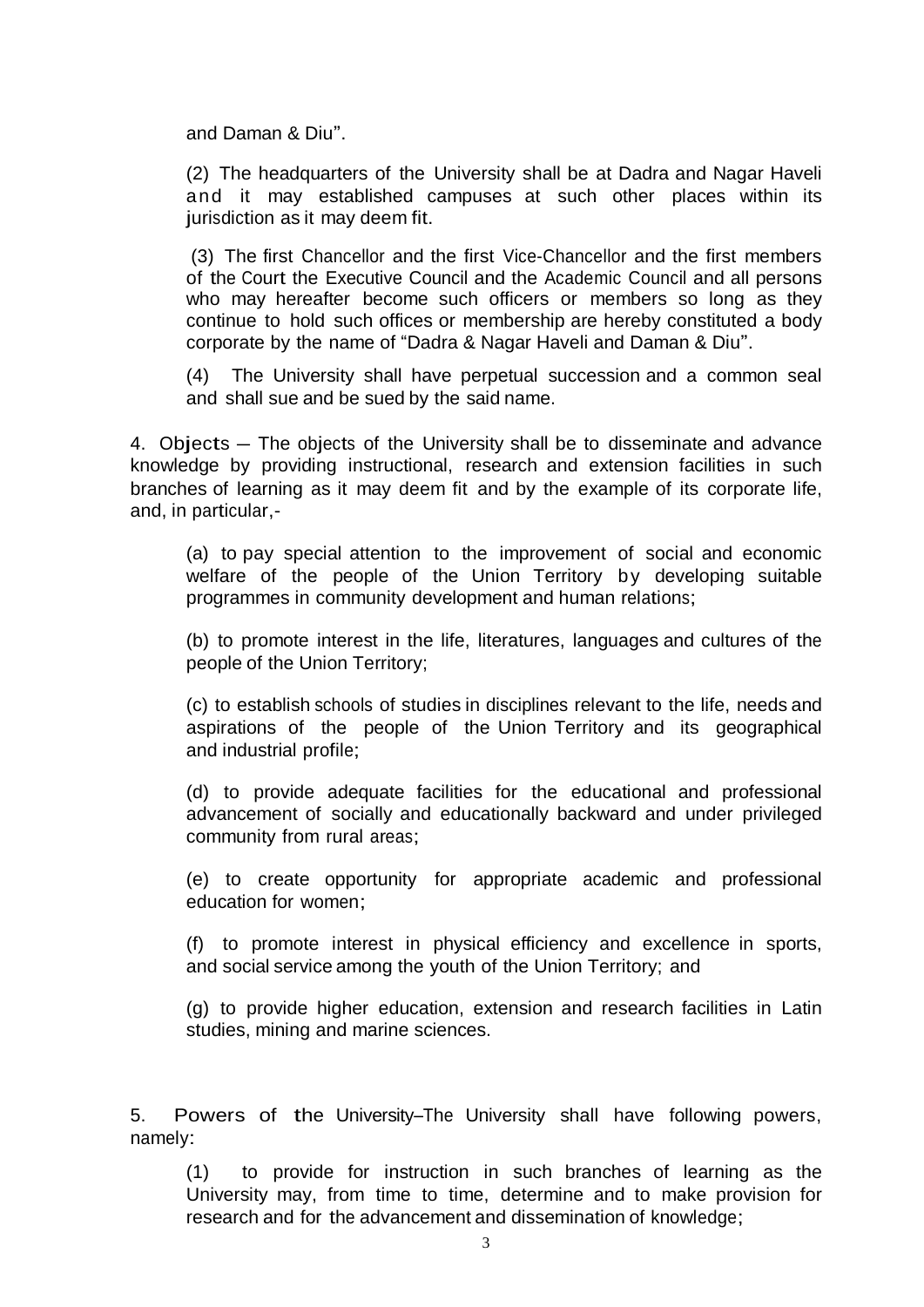(2) to grant, subject to such conditions as the University may determine, diplomas, certificate and confer degrees and other academic distinctions on the basis of examination, evaluation or any other method of testing, on persons, and to withdraw any such diplomas, certificate, degrees or other distinction for good and sufficient cause;

(3) to confer honorary degrees or other distinctions in the manner prescribed by the Statutes;

(4) to establish such campuses, special centres, specialized laboratories for research and instruction as are, in the opinion of University, necessary for the furtherance of its objects;

(5) to organize and to undertakes extra-mural studies and extension services;

(6) to provide instructions, including correspondence and such other courses to such persons as are not members of the University, as it may determine;

(7) to establish and maintain college, institutions, halls and hostels, to admit to its privileges, college, institution and halls not maintained by it and to withdraw any of those privileges;

(8) to institute principalships, professorships, Readerships, Lecturerships, and other teaching or academic posts required by the University, and appoint person to such principalships, professorships, Readerships, Lecturerships or other posts;

(9) to institute and award fellowships, scholarships, studentships, medals and prizes;

(10) to declare a college, an institution or a Department as an autonomous college, institution or Department, as the case may be;

(11) to recognize an institution of higher learning for such purposes as the University may determine and to withdraw such recognition;

(12) to appoint persons working in any other University or Organization as teachers in the University for a specified period;

(13) to determine standards for admission in the University which may include examination, evaluation or any other method of testing;

(14) to demand and receive payment of fees and other charges;

(15) to institute and award fellowships, scholarships, exhibition and prizes;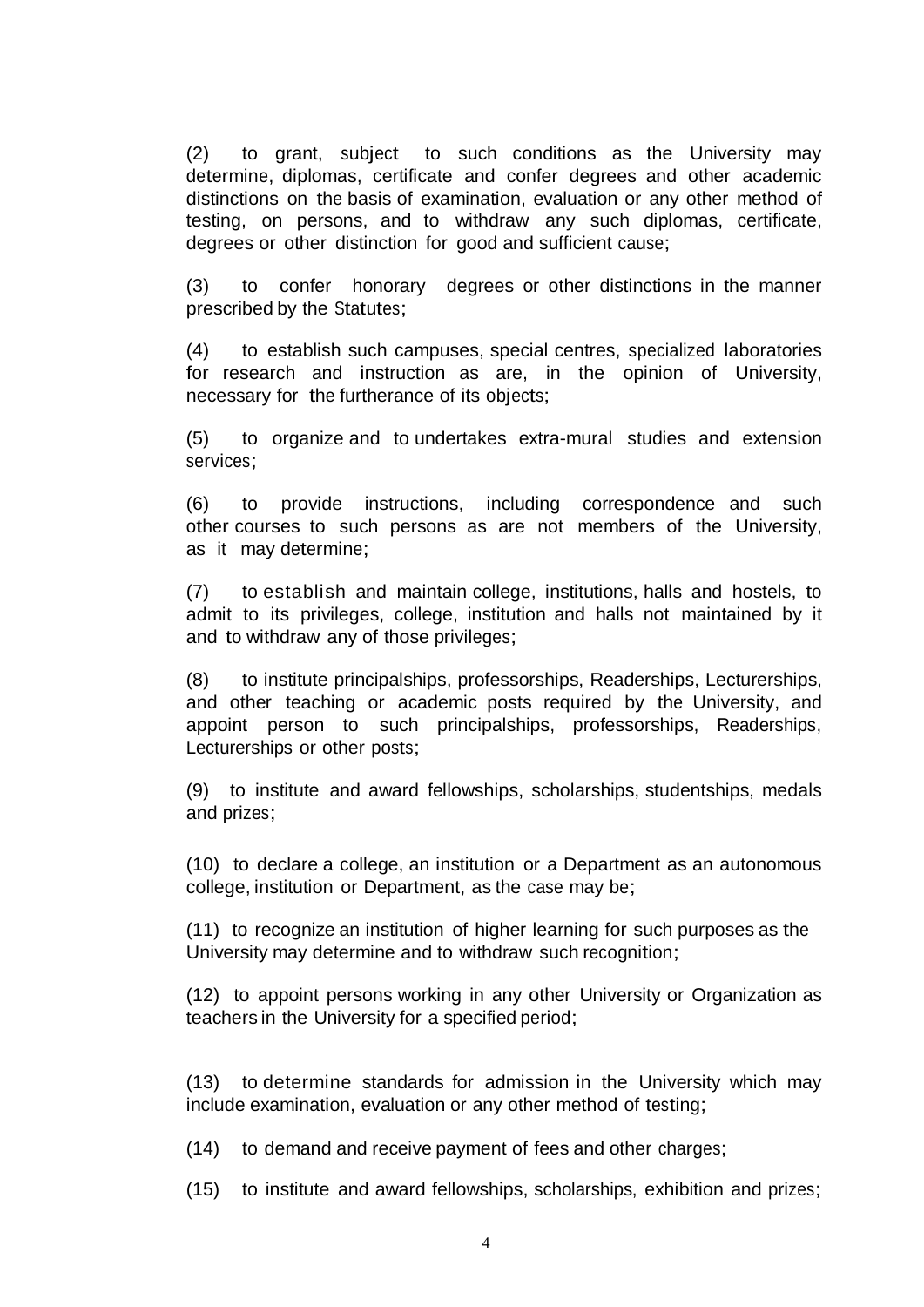(16) to supervise the residences of the students of the University and to make arrangement for promoting their health and general welfare;

(17) to make special arrangements in respect of woman student as the University may consider desirable;

(18) to regulate and enforce discipline among the students and employees of the University and take such disciplinary measures in this regard as may be deemed necessary by the University;

(19) to create administrative, ministerial and other posts and to make appointment thereto;

(20) to receive grants and donations and to acquire, hold, manage and dispose of property, movable or immovable, including trust and endowment property for the purposes of the University;

(21) to borrow, with the approval of the Government and on the security of the property of the University, moneys for the purpose of the University;

- (22) to make provisions for-
	- (i) the National Service Scheme;
	- (ii) the National Cadet Corps;
	- (iii) the National Sports Organisation;
	- (iv) physical and military training;
	- (v) the Students' Council; and
	- (vi) such other activities directed towards the cultural economical and social betterment of the Students; and

(23) to do all such other acts and as may be necessary, incidental or conducive to the attainment of the objects of the University.

## 6. Jurisdiction-

(1) The jurisdiction of the University shall extend to the whole of the Union Territory and to the other States and other Union Territories of the Union of India.

(2) T h e educational institution situated within the Union Territory shall be associated in any way with or be admitted to any privileges of any other university, and any such privileges granted by such other University to any educational institution within the Union Territory prior to the commencement of this Act may be continued with their previous University on the commencement of this Act.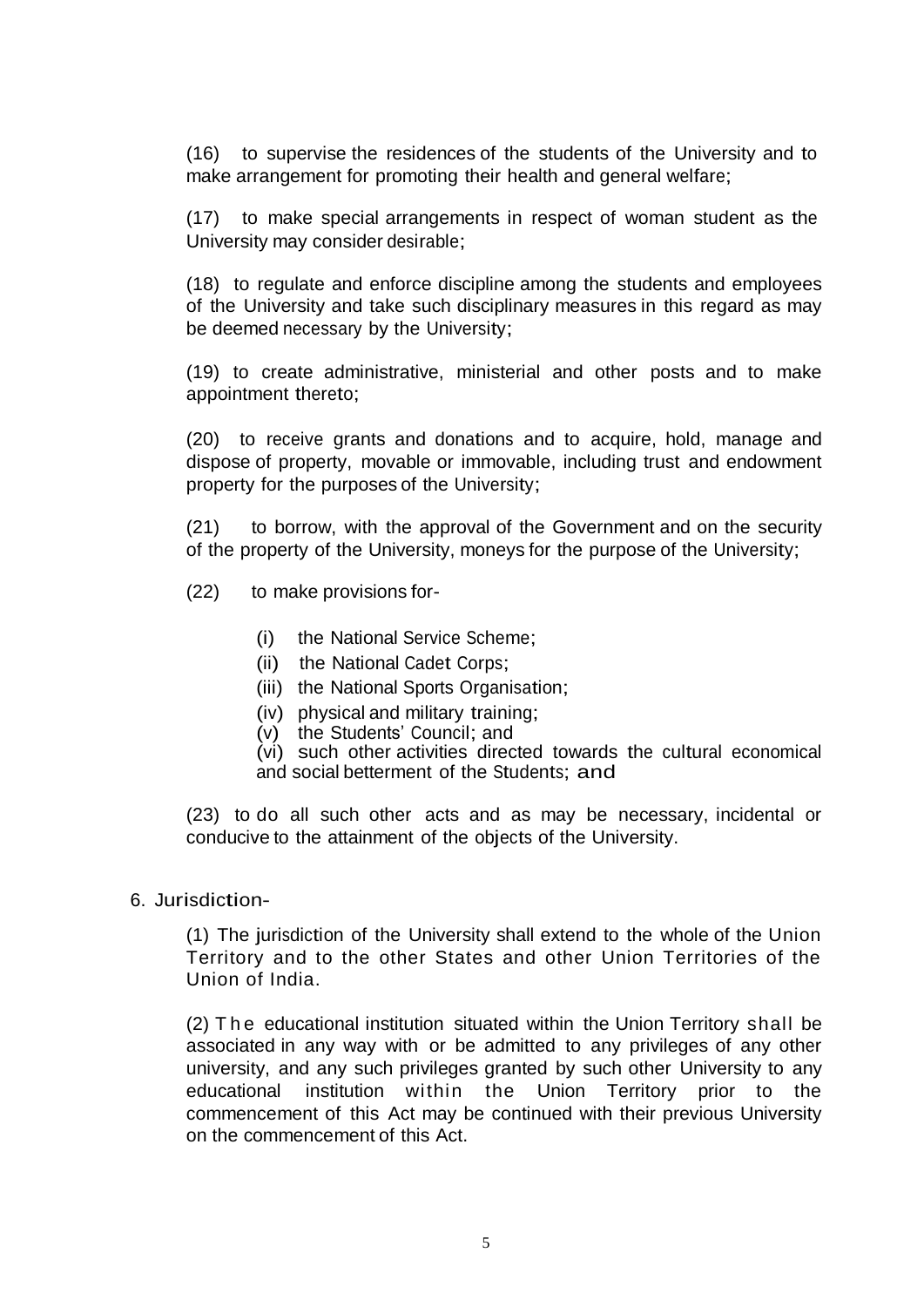(3) T h e educational institution going to establish within the Union Territory, after the commencement of this Act, may be associated in any way with or be admitted to any privileges of any other university, and any such privileges granted by such other University to any educational institution within the Union Territory, after the prior consent of the University;

Provided that, the Government may, by order in writing, direct that the provisions of this sub-section shall not apply in the case of any institution specified in the order.

7. The University open to all classes, castes and creeds.- The University shall be open to persons of either sex and of whatever race, creeds, caste or class, and it shall be not lawful for the University to adopt or impose to any person any test whatsoever of religious belief or profession in order to entitle him to be admitted therein as a teacher or student or to hold any office therein or to graduate from it and to enjoy or exercise any privilege thereof:

Provided that, nothing in this section shall be deemed to prevent the University from making special provisions for the admission of women students or for the admission of student of the weaker section of the people.

8. "Chancellor" —

(1) The Administrator of Union Territory of Dadra & Nagar Haveli shall be the "Chancellor" of the University.

(2) The "Chancellor" shall have the right to cause an inspection to be made by such person or persons as he may direct, of the University, its buildings, laboratories and equipment, and of any college or institution maintained by the University; and also of the examinations, teaching and other work conducted or done by the University and to cause an inquiry to be made in like manner in respect of any matter connected with the administration or finances of the University, colleges or institution.

(3) The "Chancellor" shall, in every case give notice of his intention to cause an inspection or inquiry to be made-

(a) to the University, if such inspection or inquiry is to be made in respect of the University, college or institution maintained by it; or

(b) to the college or institution, if the inspection or inquiry is to be made in respect of the college or institution admitted to the privileges of the University; and the University, college or institution, as the case may be, shall have the right to make such representations to the "Chancellor", as it may considered necessary;

(4) After considering the representation, if any, made by the University, college or institution, as the case may be, the "Chancellor", may cause to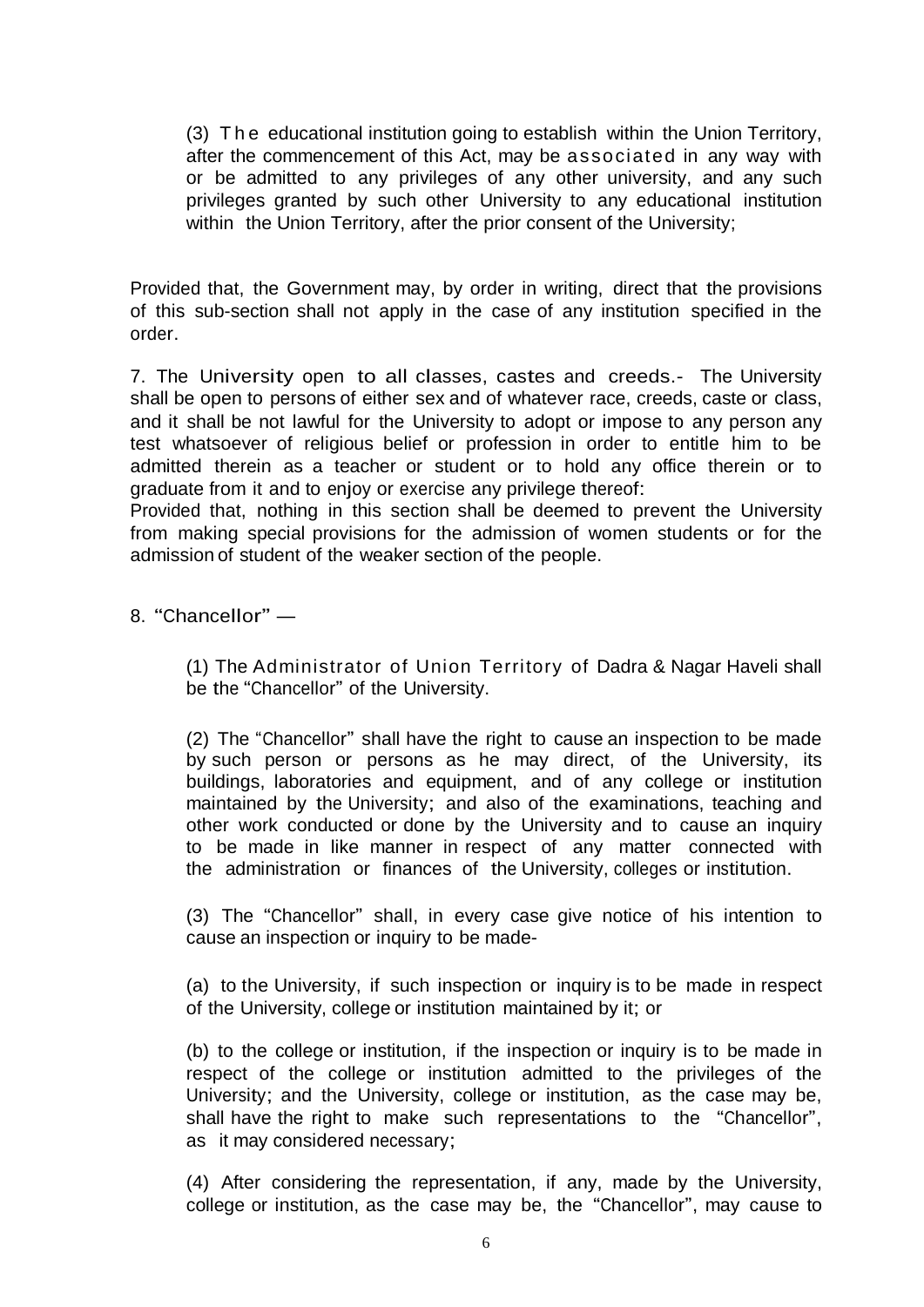be made such inspection or inquiry as is referred to in sub-section (2).

(5) Where any inspection or inquiry has been caused to be made by the "Chancellor", the University or college or institution, as the case may be, shall be entitled to appoint a representative who shall have the right to be present and to be heard at such inspection or inquiry.

(6) The "Chancellor" may, if the inspection or the inquiry is made in respect of the University or any college or institution maintained by it, address the Vice-chancellor with reference to the result of such inspection or inquiry, and the Vice-chancellor shall communicate to the Executive Council the views of the "Chancellor" with such advice as the "Chancellor" may be pleased to offer upon the action to be taken thereon.

(7) The "Chancellor", may, if the inspection or inquiry is made in respect of any college or institution admitted to the privileges of the University, address the college or institution concerned through the Vice- Chancellor with reference to the result of such inspection or inquiry.

(8) The Executive Council or the college or institution, as the case may be, shall communicate through the Vice-Chancellor to the "Chancellor", such action, if any, as it proposes to take or has been taken upon the result of such inspection or inquiry.

(9) Where the Executive Council or the college or institution, as the case may be, does not, within a reasonable time, take action to the satisfaction of "Chancellor", the "Chancellor", may, after considering the explanation furnished or representation made by the Executive Council or the college or institution, as the case may be, issue such direction as he may think fit and the Executive Council or the college or institution, as the case may be, shall comply with such directions.

(10) Without prejudice to the foregoing provision of this section, the "Chancellor" may, by order in writing, annul the proceeding of the University which is not in conformity with this Act, Statutes or Ordinances:

Provided that, before making such order he shall call upon the University or the college or institution, as the case may be, to show cause why such an order should not be made, and, if any cause is shown within a reasonable time, he shall considered the same.

(11) The "Chancellor", shall have such other powers as may be prescribed by the Statutes.

(12) The Chancellor shall by virtue of his office be the Head of the University.

(13) The Chancellor shall, if present, preside at the convocations of the University held for conferring degrees."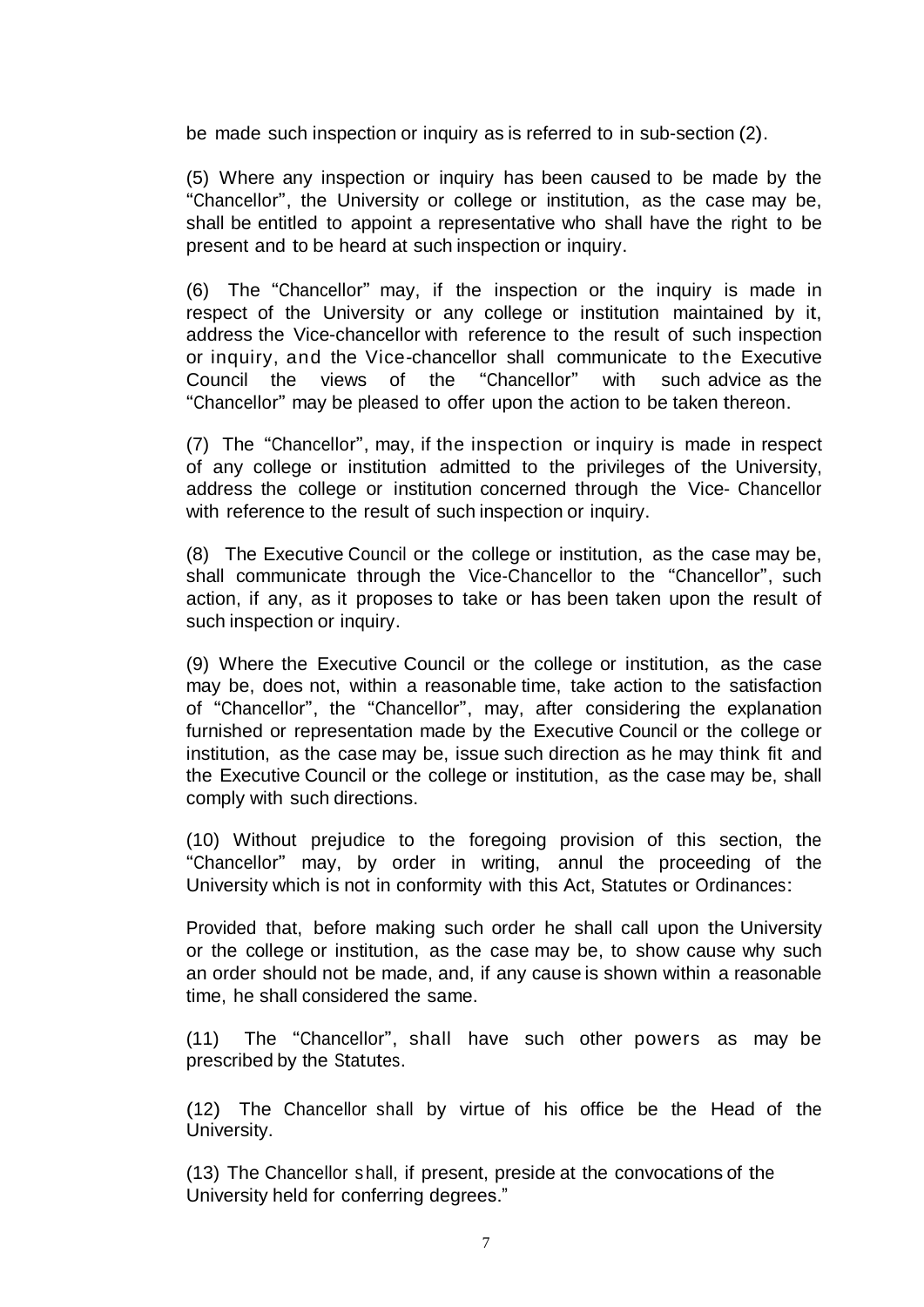- 9. Officers of the University.- The following shall be the officers of the University:-
	- (1) The Vice-Chancellor;
	- (2) The Deans of Faculties;
	- (3) The Registrar;
	- (4) The Finance Officer; and

(5) Such other officer; as may be declared by the Statutes to be officers of the University.

## 10. The Vice-Chancellor.–

(1) The Vice-Chancellor shall be appointed by the "Chancellor" in such manner and on such terms and conditions of service as may be prescribed by the Statutes.

(2) The Vice-chancellor shall be the principal executive and academic officer of the University, and shall exercise general supervision and control over the affairs of the University and give effect to the decisions of all the authorities of the University.

(3) The Vice-Chancellor may, if he is of opinion that immediate action is necessary in any matter, exercise any power conferred on any authority of the University by or under this Act and shall report to such authority the action taken by him on such matters:

Provided that, if the authority concerned is of opinion that such action ought not to have been taken, it may refer the matter to the "Chancellor", whose decision thereon shall be final:

Provided further that, any person in the service of the University who is aggrieved by the action taken by the Vice-Chancellor under this sub-section shall have the right to appeal against such action to the Executive Council within three months from the date on which the decision on such action is communicated to him and there upon the Executive Council may confirm, modify or reverse the action taken by the Vice-Chancellor.

(4) The Vice-Chancellor shall exercise such other powers and perform such other function as may be, prescribed by the Statutes or Ordinances.

12. Deans of Faculties.- Every Dean of <sup>a</sup> faculty shall be appointed in such manner, and shall exercise such powers and perform such duties as may be prescribed by the Statutes.

13. The Registrar.—

(1) The Registrar shall be appointed in such manner as may be prescribed by the Statutes.

(2) The Registrar shall have the power to enter into agreements, sign documents and authenticate records on behalf of the University and shall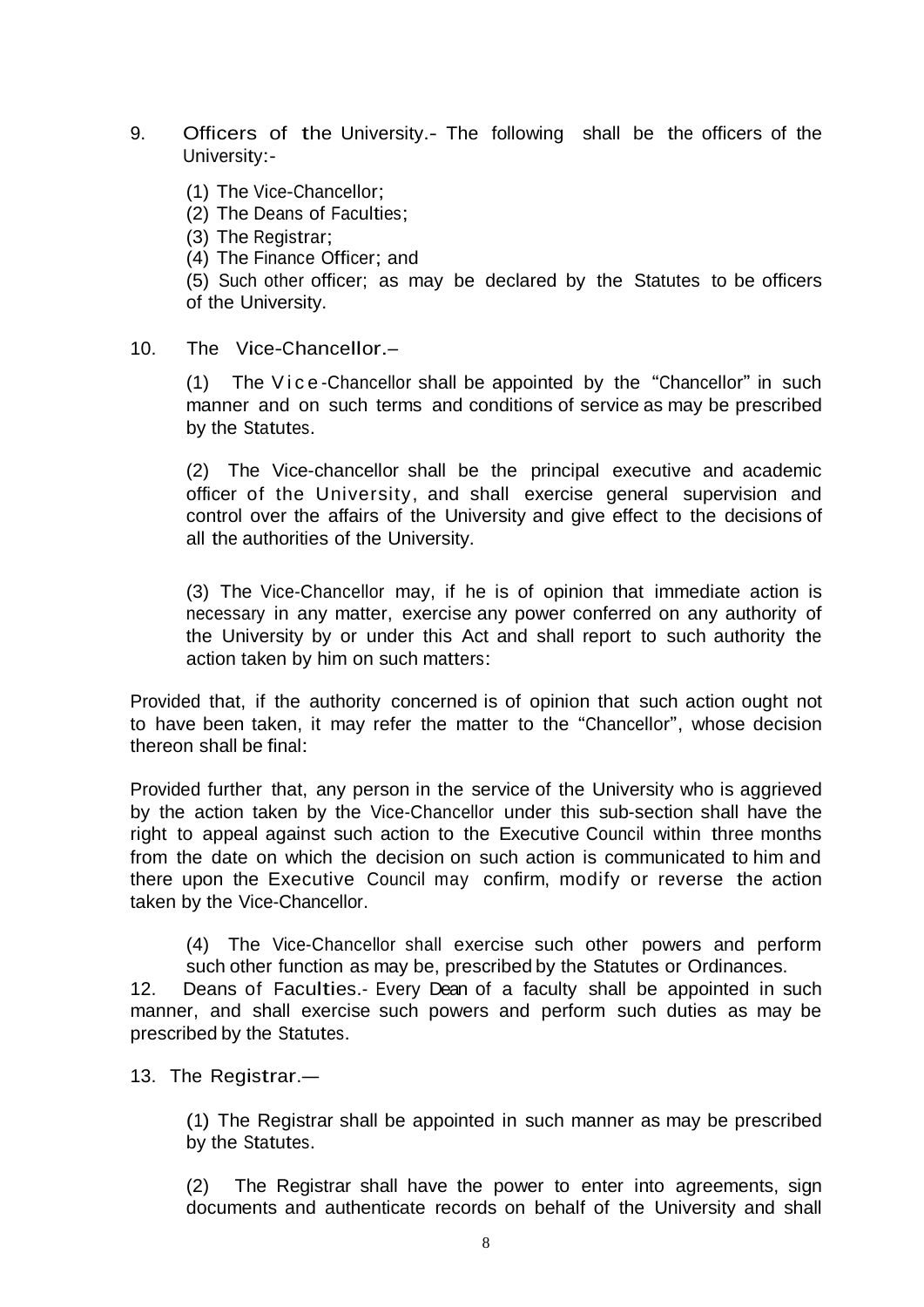exercise such other powers and perform such other duties as may be prescribed by the Statutes.

14. The Finance Officer.— The Finance Officer shall be appointed in such manner and shall exercise such powers and perform such duties as may be prescribed by the Statutes.

15. Other Officers – The manner of appointment and powers and duties of other officers of the University shall be prescribed by the Statutes.

16. Authorities of the University.–

The following shall be the authorities of the University:-

- (1) The "Court;
- (2) The Executive Council;
- (3) The Academic Council;
- (4) The Faculties;
- (5) The Finance committees;

(6) Such other authorities as may be declared by the Statutes to be authorities of the University;

17. The "Court" –

(1) The constitution of the "Court" and the term of office of its members shall be prescribed by the Statutes.

(2) Subject to the provision of this Act, the "Court" shall have the powers and functions namely: -

(a) to review, from time to time, the board policies and programmes of the University and to suggest measures for the improvement and development of the University;

(b) to consider and pass resolution on the annual report and the annual accounts of the University and the audit report on such accounts;

(c) to advise the "Chancellor" in respect on any matter which may be referred to it for advise; and

(d) to perform such other functions as may be prescribed by the Statutes.

18. The Executive Council.-

(1) The Executive Council shall be the principal executive body of the University.

(2) The constitution of the Executive Council, the term of office of its members and its powers and functions shall be prescribed by the Statutes.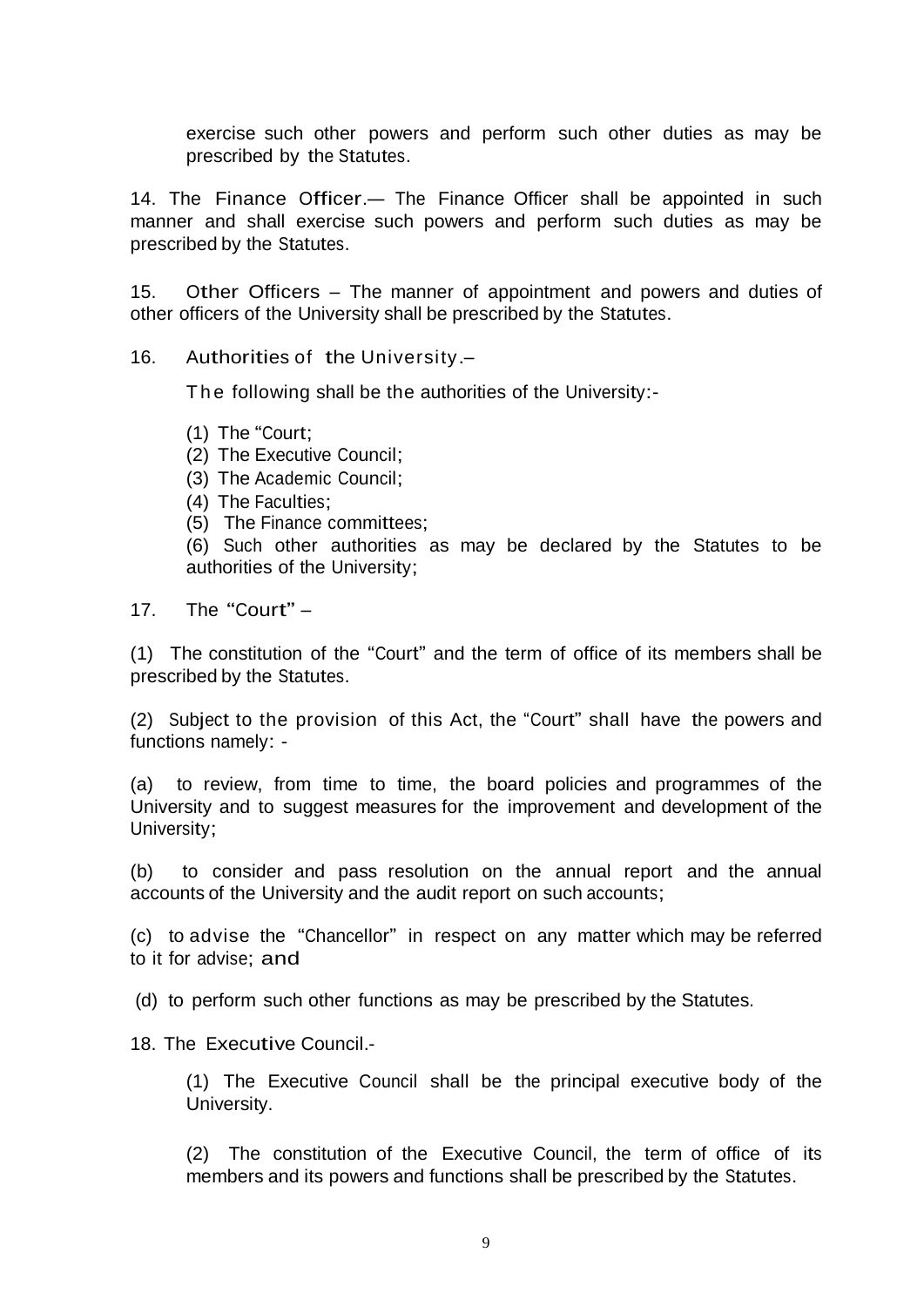19. The Academic Council. –

(1) The Academic Council shall be the principal academic body of University and shall, subject to the Provision of this Act, the Statutes and Ordinances, co-ordinate and exercise general supervision over the academic policies of the University.

(2) The constitution of the Academic Council, the term of office of its members and its powers and functions shall be prescribed by the Statutes.

20. Other authorities of the University. – The constitution, powers and functions of the Faculties, the Finance Committee and of such other authorities as may be declared by the Statutes to the authorities of the University, shall be prescribed by the Statutes.

21. Planning Board. – (1) There shall be constituted a planning board of the University for-

(a) preparing long term and short term plans and programmes for the development of University; and periodically;

(b) for evaluating the progress of the plans and programmes.

(2) The constitution, power and functions of the planning of Board, the manner of appointment and the term of office of its members shall be prescribed by the Statutes.

22.Statutes. – Subjects to the provision of this Act, the Statutes may provide for all or any of the following matters, namely:-

(a) the appointment, powers and duties of the officers of the University, their emoluments and their terms and condition of service;

(b) the constitution, powers and functions of the authorities and other bodies of University as may be constituted from time to time;

(c) the election and continuance in office of the members of the said authorities and bodies, the filling of vacancies of members and all other matters relating to those authorities and other bodies for which it may be necessary or desirable to provide;

(d) the conferment of honorary degrees;

(e) the establishment, maintenance and abolition by the University, Departments, colleges, institution of research and specialized studies, hall and hostel;

(f) the appointment of the teachers of the University and other academic staff and the emoluments and other terms and conditions of their service;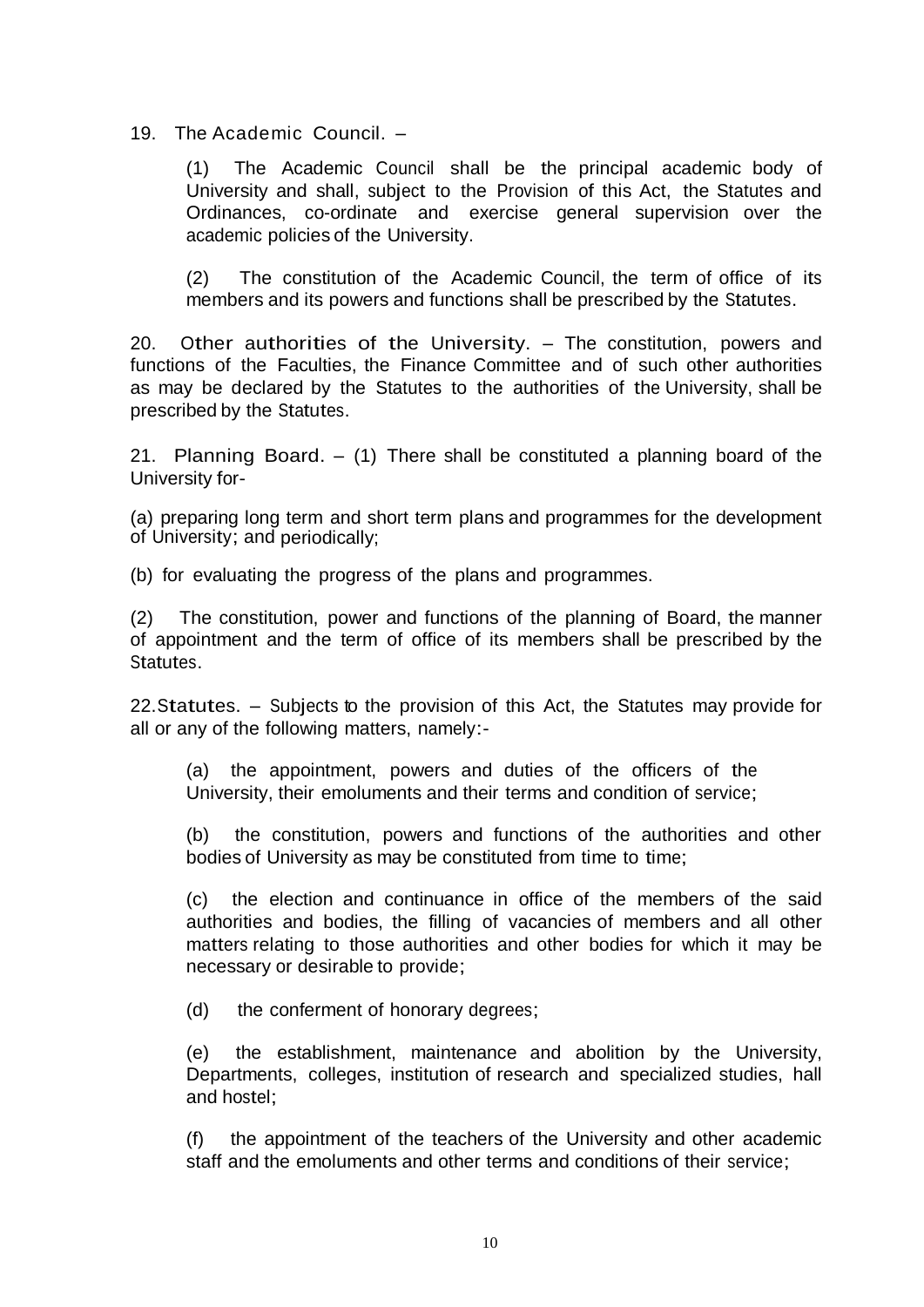(g) the appointment of the teachers and other academic staff working in any University or Organization for a specified period to undertake a joint project;

(h) the conditions of service of employees including provision for pension, insurance and provident fund, the manner of termination of service and disciplinary action;

(i) the Principal governing the seniority of service of employees;

(j) the procedure for arbitration in cases of disputes;

(k) the procedure for appeal to the Executive Council by any employees or student against the action of any officer or authority of University;

(l) the establishment of Centers of Studies, Board of Studies, Special centers, Specialized Laboratories and other centers;

(m) the establishment and recognition of Students Council or other association of teachers, academic staff or other employees;

- (n) participation of the students in the affairs of the University;
- (o) the withdrawal of degrees, diplomas, certificate, and other academic distinctions; prizes;
- (p) the institution of fellowships, scholarships, studentships, medals and
- (q) the maintenance of discipline amongst students;

(r) the extend of autonomy which a Department, college or institution may have and the matters in relation to which such autonomy may be exercise;

(s) the delegation of powers vested in the authorities or officers of the University; and

(t) all other matters which by this Act are to be, or may be provided by the Statutes.

#### 23. Statutes how made. –

(1) The first Statutes are those set out in the Schedule.

(2) The Executive Council may, from time to time, make new or additional Statutes or may amend or repeal the Statutes referred to in sub- section (1):

Provided that the Executive Council shall not make, amend or repeal any Statute affecting the status, powers or constitution of any authority of the University until such authority has been given an opportunity of expressing an opinion in writing on the proposed changes, and any opinion so express shall be considered by the Executive Council.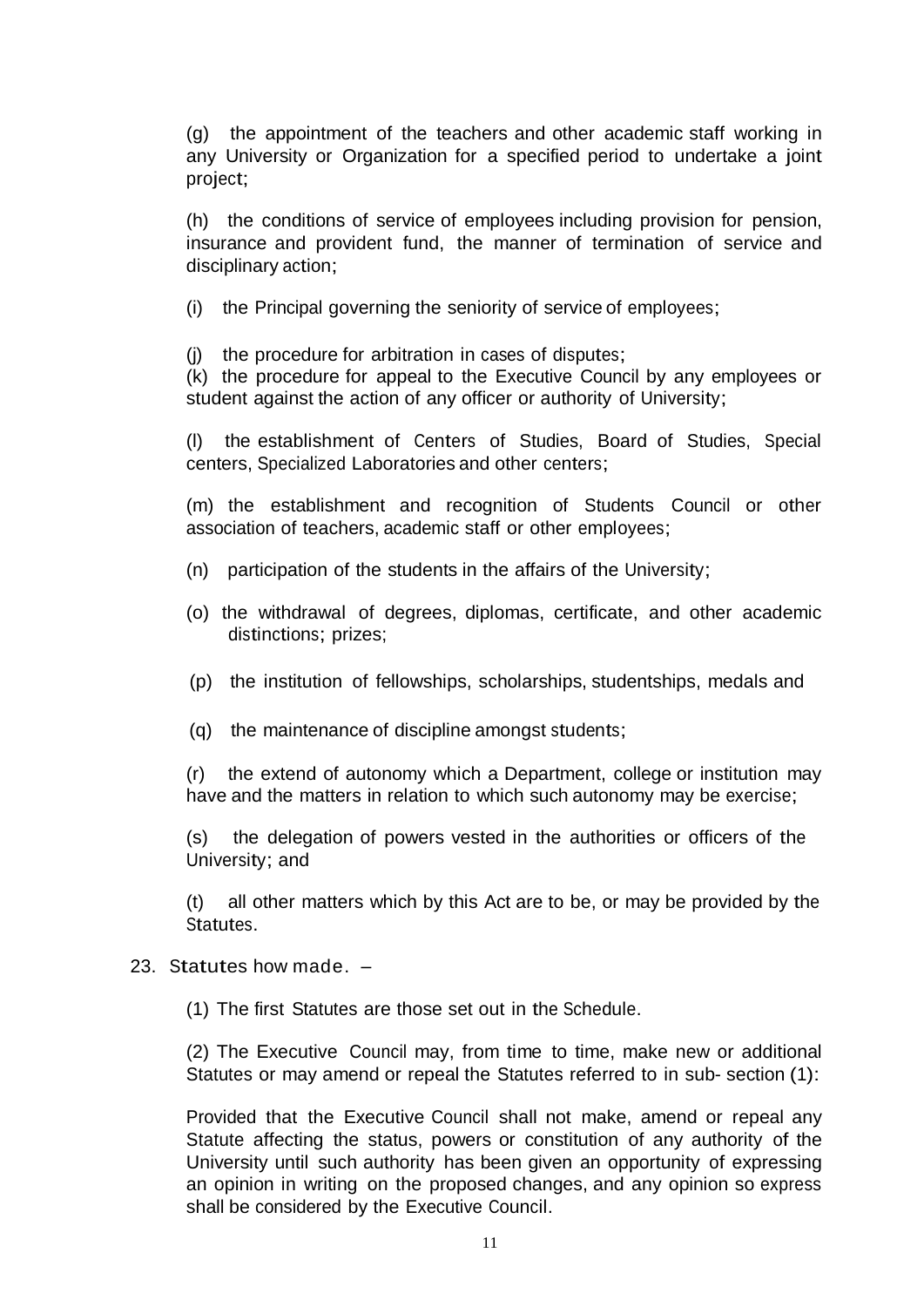(3) Every new statute or addition to the Statute or any amendment or repeal of the Statute shall require the approval of the "Chancellor" who may assent thereto or withhold assent or remit the same to the Executive Council for Consideration.

(4) A new Statute or a Statute amending or repealing an existing Statute shall have no validity unless it has been assented to by the "Chancellor".

(5) Notwithstanding anything contained in the foregoing sub-section, the "Chancellor" may make new or additional statutes or amend or repeal the Statutes or amend or repeal the Statutes referred to in sub-section (1) during the period of three years immediately after the commencement of this Act:

Provided that, the "Chancellor" may, on the expiry of the said period of three years, make, within one year from the date of such expiry, such detailed Statutes as he may consider necessary.

24. Ordinances.  $-$  (1) Subjects to the provision of this Act and the Statutes, the Ordinances may provide for all or any of the following matters, namely:-

(a) the admission of student to the University and their enrolment as such;

(b) the courses of study to be laid down for all degrees, diplomas and certificates of the University;

(c) the medium of instruction and examinations;

(d) the award of degrees, diplomas, certificate and other academic distinction, the qualification for the same and the means to be taken relating to the granting and obtaining of the same;

(e) the fees to be charged or courses of study in the University and for admission to the examination, degrees and diplomas of the University;

(f) the conditions of award of fellowships, scholarships, studentships, medals and prizes;

(g) the conduct of examination, including the term of office and appointment and the duties of examining bodies, examiners and moderators;

(h) the conditions of residence of the students of the University;

(i) the special arrangements, if any, which may be made for the residence, discipline and teaching of women students and the prescribing of special courses of studies for them;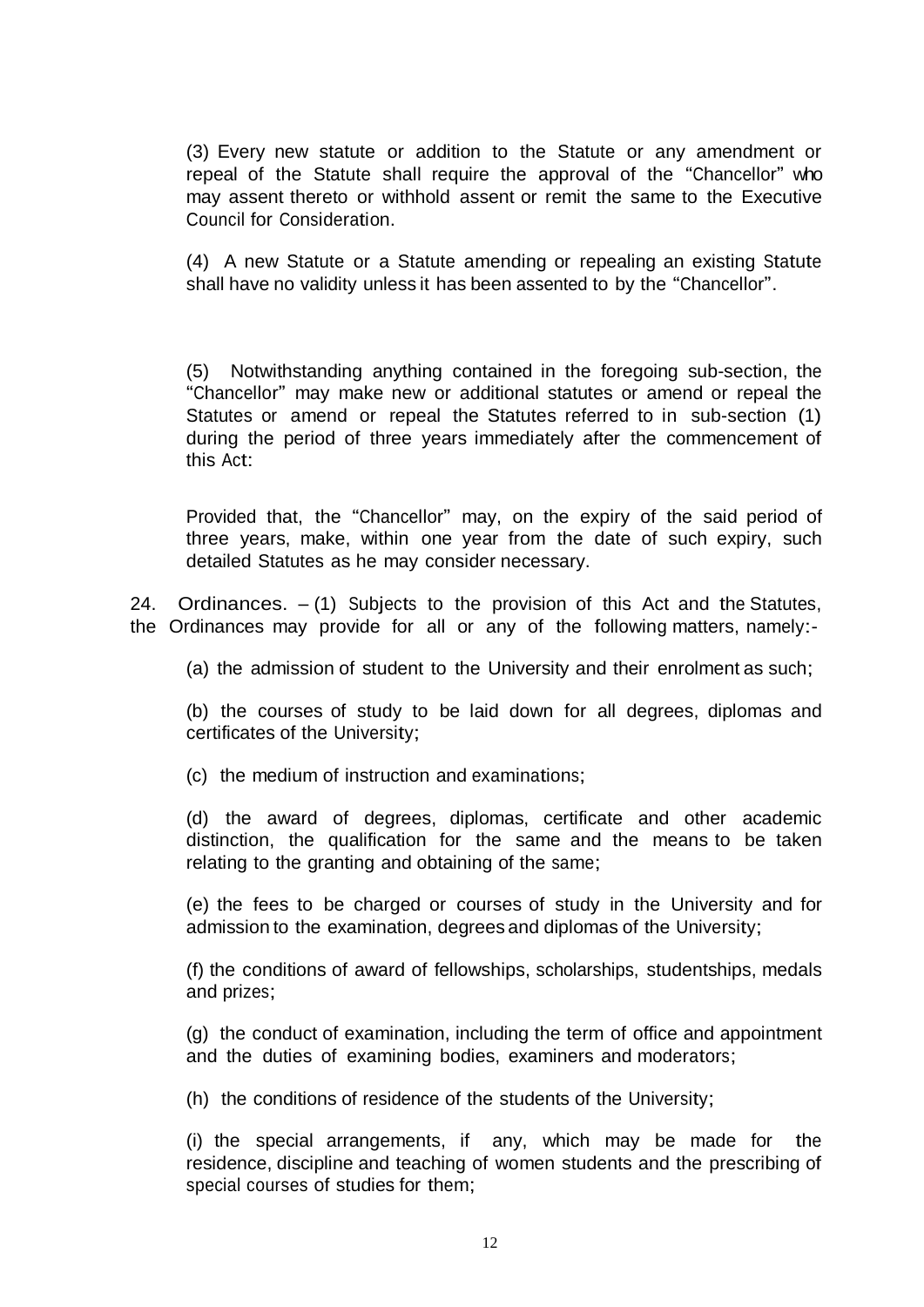(j) the appointment and emolument of employees other than those for whom provision has been made in the Statutes;

(k) the manner of co-operation, collaboration or association with other Universities or authorities;

(l) the creation, composition and functions of any other body which is considered necessary for improving the academic life of the University;

(m) such other terms and conditions of service of teacher other academic staff as are not prescribed by the Statutes;

(n) the management of colleges and institutions established by the University;

(o) the supervision and management of colleges and institutions admitted to the privileges of the University; and

(p) all other matters which by this Act or the Statutes may be provided for by the Ordinances.

(2) The first Ordinances shall be made by the Vice-Chancellor with the previous approval of the Government and the Ordinances so made may be amended or repealed or added to at any time by the Executive Council in the manner prescribed by the Statutes.

25. Regulation.—The authorities of the University may make Regulations consistent with this Act, the Statutes and the Ordinances for the conduct of their own business and that of the Committees appointed by them and not provided by this Act, the Statutes or the Ordinances in the manner Prescribed by the **Statutes** 

26. Annual Report.— (1) The Annual Report of the University shall be prepared under the direction of the Executive Council and shall be submitted to the "Court" on or before such date as may be prescribed by the Statutes and shall be considered by the "Court" at its Annual meeting.

(2) The "Court" may pass resolution thereon and communicate the same to the Executive Council which shall consider and take such action thereon, as it thinks fit; and the Executive Council shall than inform the "Court" at its next meeting of the action taken by it or of its reasons for taking no action on such resolutions, if any.

(3) The "Court" shall submit the annual report to the "Chancellor" along with its comments, if any.

(4) A copy of annual report as submitted to the "Chancellor" shall also be submitted to the Government.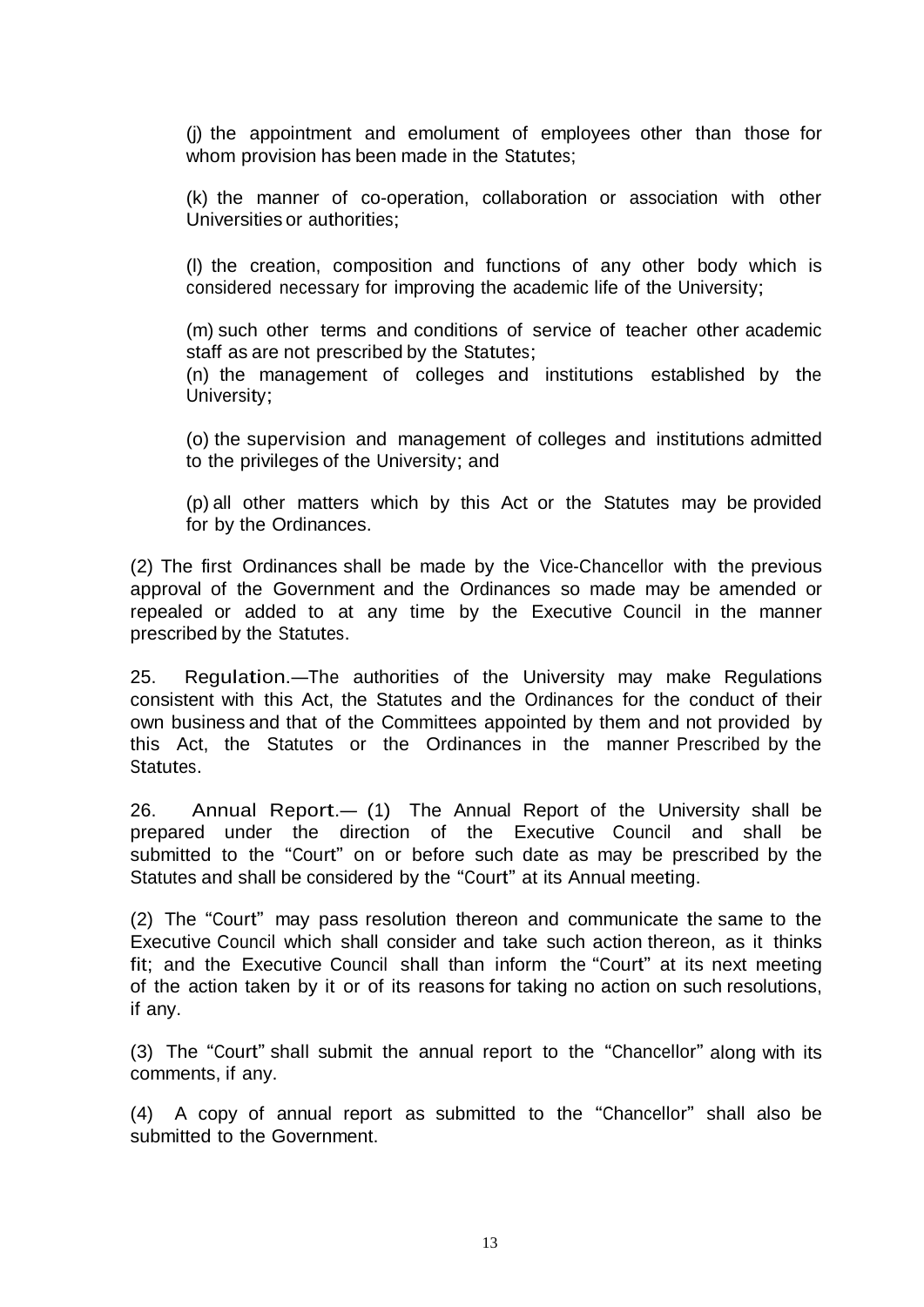27. Annual Accounts.— (1) The annual accounts and balance-sheet of the University shall be prepared under the directions of the Executive Council and shall once at least every year and at intervals of not more than fifteen months be audited by the comptroller and Auditor General of India.

(2) The annual accounts when audited shall be published in the official Gazette and a copy of the Accounts together with the report of the comptroller and Auditor General shall be submitted to the "Court" and the "Chancellor" alongwith the observations of the Executive Council.

(3) Any observation made by the "Chancellor" on the annual accounts shall be considered by the Executive Council and its explanation/clarification thereon, shall be submitted to the "Chancellor".

(4) A copy of the accounts together with the report of the Comptroller and Auditor-General of India, as submitted to the "Chancellor" shall also be submitted to the Government.

28. Conditions of service of employees.—(1) Every employee of the University shall be appointed under a written contract which shall be lodged with the University and a copy of which shall be furnished to the employee concerned.

(2) Any dispute arising out of a contract between the University and any employee shall, at the request of the employee, be referred to a Tribunal of Arbitration consisting of one member nominated by the employee concerned, a representative of the Executive Council and the umpire appointed by the "Chancellor".

(3) The decision of the Tribunal shall be final, and no suit shall lie in any civil Court in respect of the matters decided by the Tribunal.

(4) Every such request shall be deemed to be a sub-mission to arbitration upon the terms of this section, within the meaning of the Arbitration Act, 1940. (Central Act 10 of 1940).

29. Procedure of appeal and arbitration in disciplinary cases against students.—(1) Any student or candidate for an examination whose name has been removed from the rolls of the University by the orders of the Vice-Chancellor, or by a resolution of the Discipline committee or Examination Committee, as the case may be, appointed by the Academic Council in this behalf and who has been debarred from appearing at the examinations of the University for more than one year, may, within ten days of the date of receipt of such order or copy of such resolution by him, appeal to the Executive Council and the Executive Council may confirm, modify or reverse the decision of Vice-Chancellor or the committee, as the case may be.

(2) Any dispute arising out of any disciplinary action taken by the University against a student shall, at the request of such student, be referred to a Tribunal of Arbitration and the provisions of sub-sections (2) to (4) of section 28 shall, as far as may be, apply to a reference made under this Sub-section.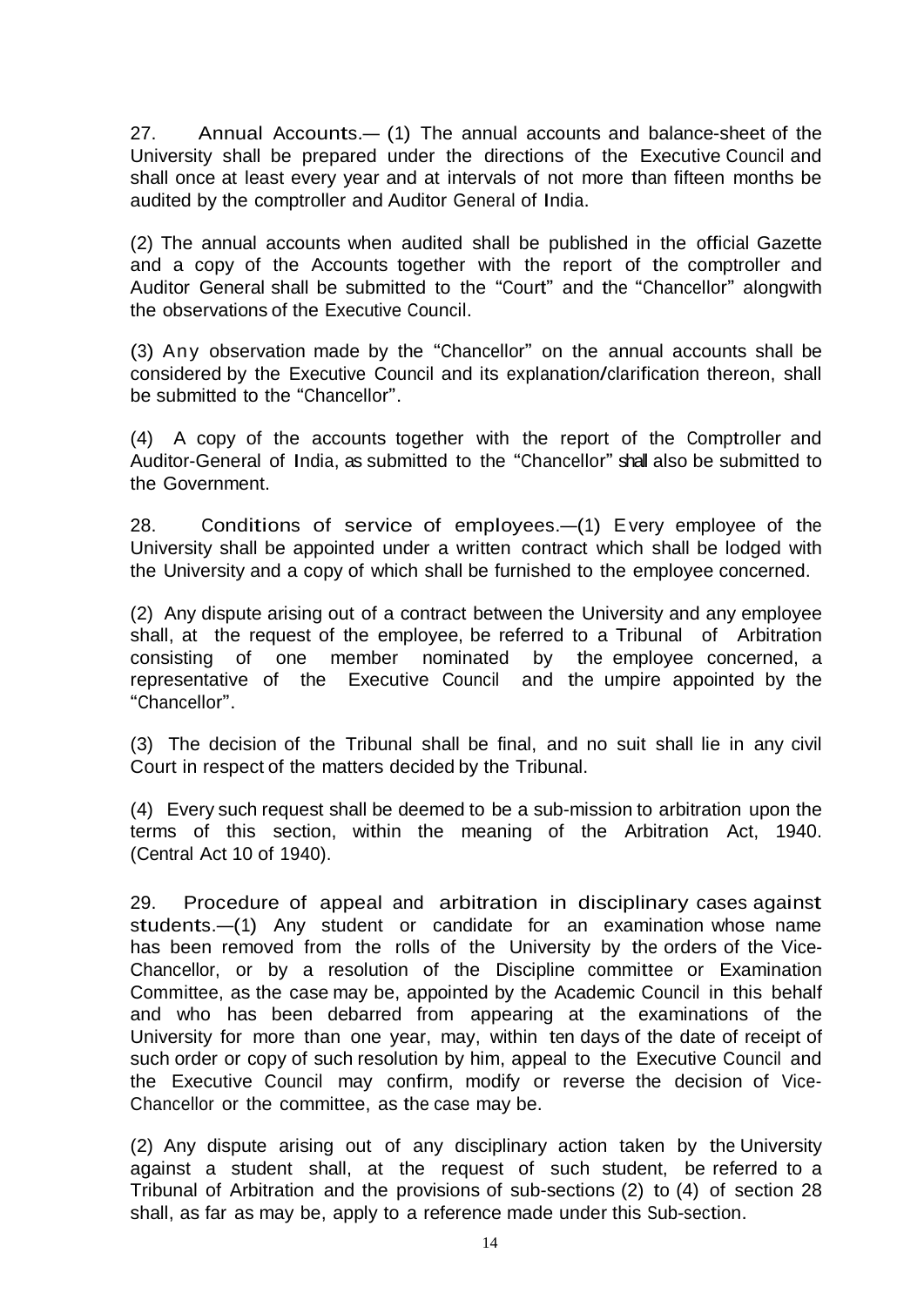30. Right to appeal.—Every employee or student of the University or of <sup>a</sup> college or institution shall, notwithstanding anything contained in this Act, have a right to appeal, within such time as may be prescribed by the Statutes, to the Executive Council against the decision of any officers or authority of the University or of the Principal of any college or institution, as the case may be, and thereupon the Executive Council may confirm, modify or reverse the decision appealed against.

31. Pension or provident funds.- (1) the University shall constitute for the benefit of its employees such pension or provident funds or provides such insurance schemes as it may deem fit, in such manner and subject to such condition as may be prescribed by the Statutes.

(2) Where such pension or provident funds or insurance scheme has been so constituted, the Government may declare that the provision of the 'National Pension Scheme' shall apply to such funds, as if it were a Government provident fund.

32. Disputes as to constitution of University authorities and bodies.- If any, question arises as to whether any person has been duly elected or appointed as, or is entitled to be, a member of any authority or other body of the University, the matter shall be referred to the "Chancellor" whose decision thereon shall be final.

33. Filling of casual vacancies.- All casual vacancies among the members (other than ex-officio members) of any authority or other body of the University shall be filled, as soon as conveniently may be, by the person or body who is appointed, elected or co-opted the member whose place has become vacant and the person so appointed, to a casual vacancy shall be a member of such authority or body for the residue of the term for which the person whose place he fills would have been a member.

34. Proceedings of University authorities or bodies not invalidated by vacancies.- No act or proceedings of any authority or other body of the University shall be invalidated merely by reason of the existence of a vacancy or vacancies among its members.

35. Protection of action taken in good faith.- No suits or other legal proceedings shall lie against any officer or employee of the University for anything which is in good faith done or intended to be done in pursuance, of any of the provisions of this Act, the Statutes or the Ordinance.

36. Mode of proof of University record.- <sup>A</sup> copy of any receipt, application, notice, order, proceeding or resolution of any authority or Committee of the University, other documents in the possession of the University, or any entry in any register duly maintained by the University, if certified by the Registrar, shall be received as prima facie evidence of such receipt, application, notice, order, proceeding or resolution, documents or the existence of entry in the register and shall be admitted as evidence of the matters and transactions therein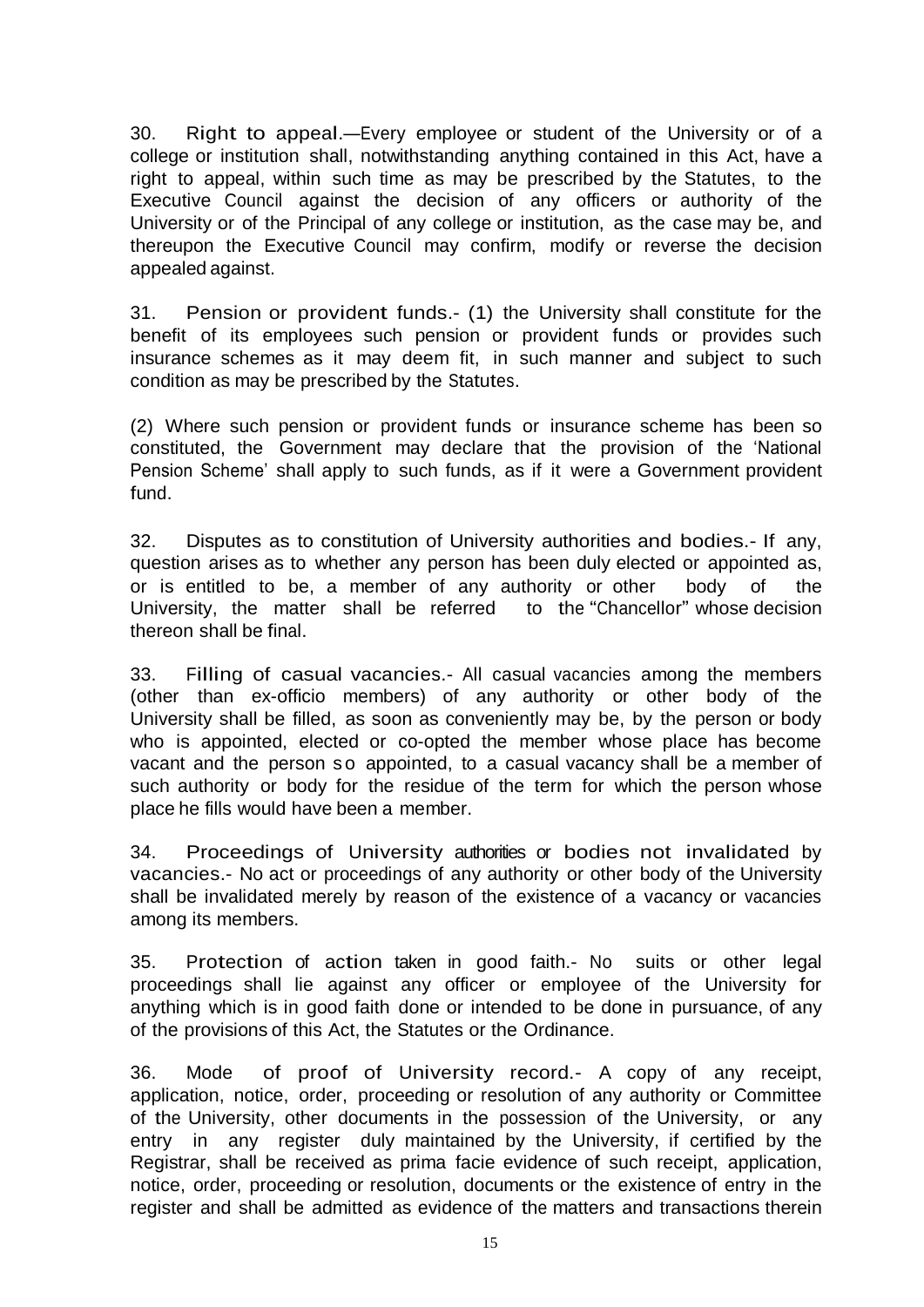where the original thereof would, if produced, have been admissible in Evidence, notwithstanding, anything contained in the Indian Evidence Act, 1872 or in any other law for the time being in force.

37. Power to remove difficulties.- If any, difficulty arises in giving effect to the provisions of this Act, the Government may, by order published in the Official Gazette, make such provisions, not in consistent with the provisions of this Act, as appear to it to be necessary or expedient for removing the, difficulty:

Provided that, no such order shall be made under this section after the expiry of three years from the commencement of this Act.

38. Transitional provisions.- Notwithstanding anything contained in this Act and the statutes.-

(a) the first Vice – Chancellor shall be appointed by the "Chancellor" and shall hold office for a term of five years;

(b) the first Registrar and the first Finance Officer shall be appointed by the "Chancellor" and each of the said officers shall hold office for a term of three years;

(c) the first "Court" and the first Executive Council shall consist of not more than thirty members and eleven members respectively, who shall be nominated by the "Chancellor" and shall hold office for a term of three years; and

(d) the first Academic Council shall consist of not more than twenty one members, who shall be nominated by 'Chancellor" and shall hold office for a term of three years;

Provided that, if any vacancy occurs in the above offices or authorities, the same shall be filled by appointment or nomination, as the case may be, by the "Chancellor", and the person so appointed or nominated shall hold office for so long as the office or member in whose place he is appointed or nominated would have held office, if such vacancy had not occurred.

39. Completion of courses of study in colleges or institutions affiliated to the University of Bombay or South Gujarat or any other University.--- Notwithstanding anything contained in this Act or the Statutes, Ordinances and Regulations, any student of a college or institution situated within the Union Territory of Dadra & Nagar Haveli and Daman & Diu and affiliated to the University of Bombay or South Gujarat University or any other University who immediately before the date of commencement of this Act was studying or was eligible for any examination of the University of Bombay or South Gujarat University, or any other University shall be permitted to complete his course in preparation therefore, and the University shall provide for such manner as it may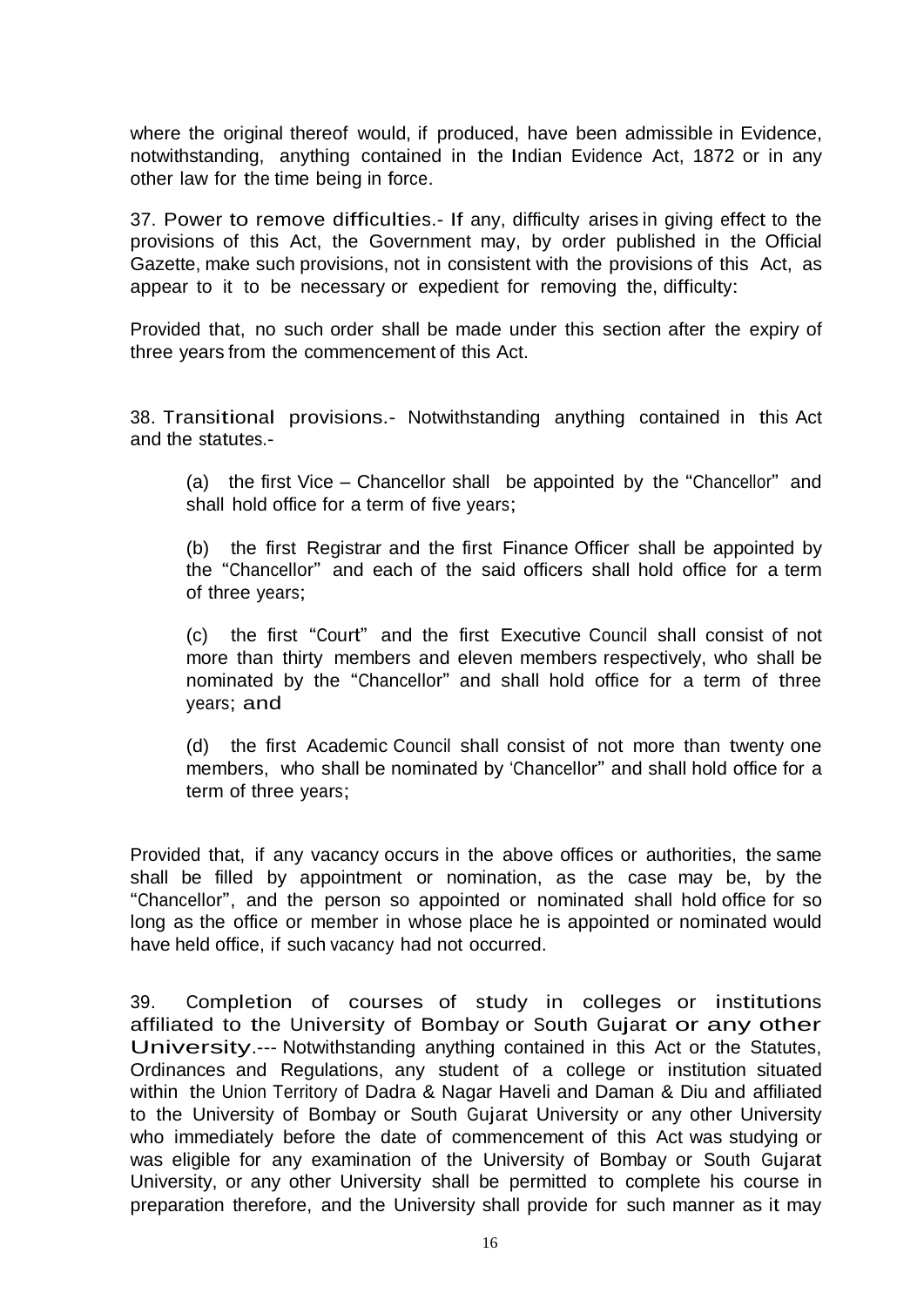decide for the instruction, teaching and training of such student in accordance with the courses of studies of the University of Bombay or South Gujarat University any other University and such students shall be permitted to appear at the different examinations held by the University of Bombay or South Gujarat University any other University for such period or periods, as the appropriate University may decide, and be eligible to receive the degree, diploma, certificate or any other distinction of the University of Bombay or South Gujarat University or any other University.

40. Taking over of charge of center for Post-graduate Instruction and Research.- (1) From such date as may be fixed by the University in consultation with the respective Universities, the University shall take over charge of the Centre for Post–graduate Instruction and Research operating in Union Territory and all rights, interests, titles and liabilities vested in that Centre immediately before that date, shall vest in the University.

(2) The University may, as and when it deems fit, declare that the Centre taken over by it under sub-section (1) shall be closed with effect from such date as may be specified in the declaration and that Centre shall be deemed to be closed accordingly:

Provided that, any student who was studying in that Centre immediately before that date, shall be permitted to complete his course of study and the University shall provide him instructions, teaching and training for a period of five years from that date and such student shall be eligible to take such examination.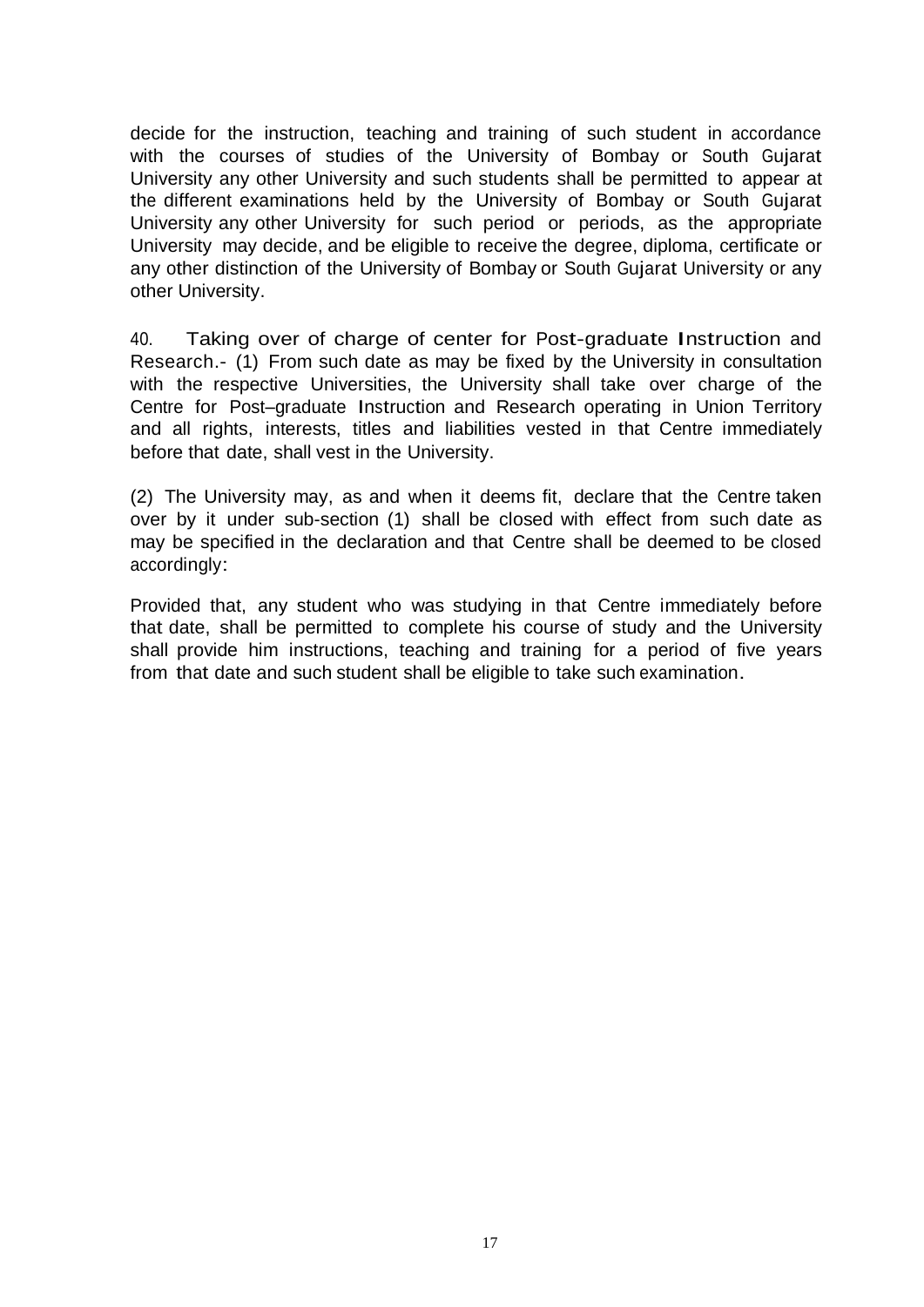# **THE SCHEDULE**

# **[See section 20 (1)]**

The Statutes of the University

1. The Vice-Chancellor.- (1) The Vice-Chancellor shall be a whole time salaried officer of the University.

(2) The Vice- Chancellor shall hold office for a term of five years from the date on which he enters upon his office:

Provided that, notwithstanding the expiry of the said period of five years, he shall continue in office until his successor is appointed and enters upon his office:

Provided further that, the "Chancellor" may direct that a Vice-Chancellor, whose term of office has expired, shall continue in office for such period, not exceeding a total period of one year, as may be specified in the direction.

(3) Notwithstanding anything contained in clause (2), a person appointed as Vice- Chancellor shall, if attains the age of sixty-five years during the term of his office or any extension thereof retire from office.

(4) The emoluments and other terms and conditions of services of the Vice-Chancellor shall be as follows:

(i) there shall be paid to the Vice-Chancellor a salary of rupees three thousand per mensem and he shall be entitled, without payment of rent, to use a furnished residence throughout his term of office and no charge shall fall on the Vice-Chancellor personally in respect of the maintenance of such residence;

(ii) the Vice-Chancellor shall be entitled to such benefits and allowances as may be fixed by the Executive Council with the approval of the "Chancellor" from time to time:

Provided that, where an employee of -

(a) the University, college or institution; or

(b) any other University, college or institution maintained by, or affiliated to, that University;

is appointed as Vice-chancellor, he shall be allowed to continue to contribute to the provident fund to which he is a subscriber and the contribution of the University shall be limited to what he had been contributing immediately before his appointment as Vice-Chancellor;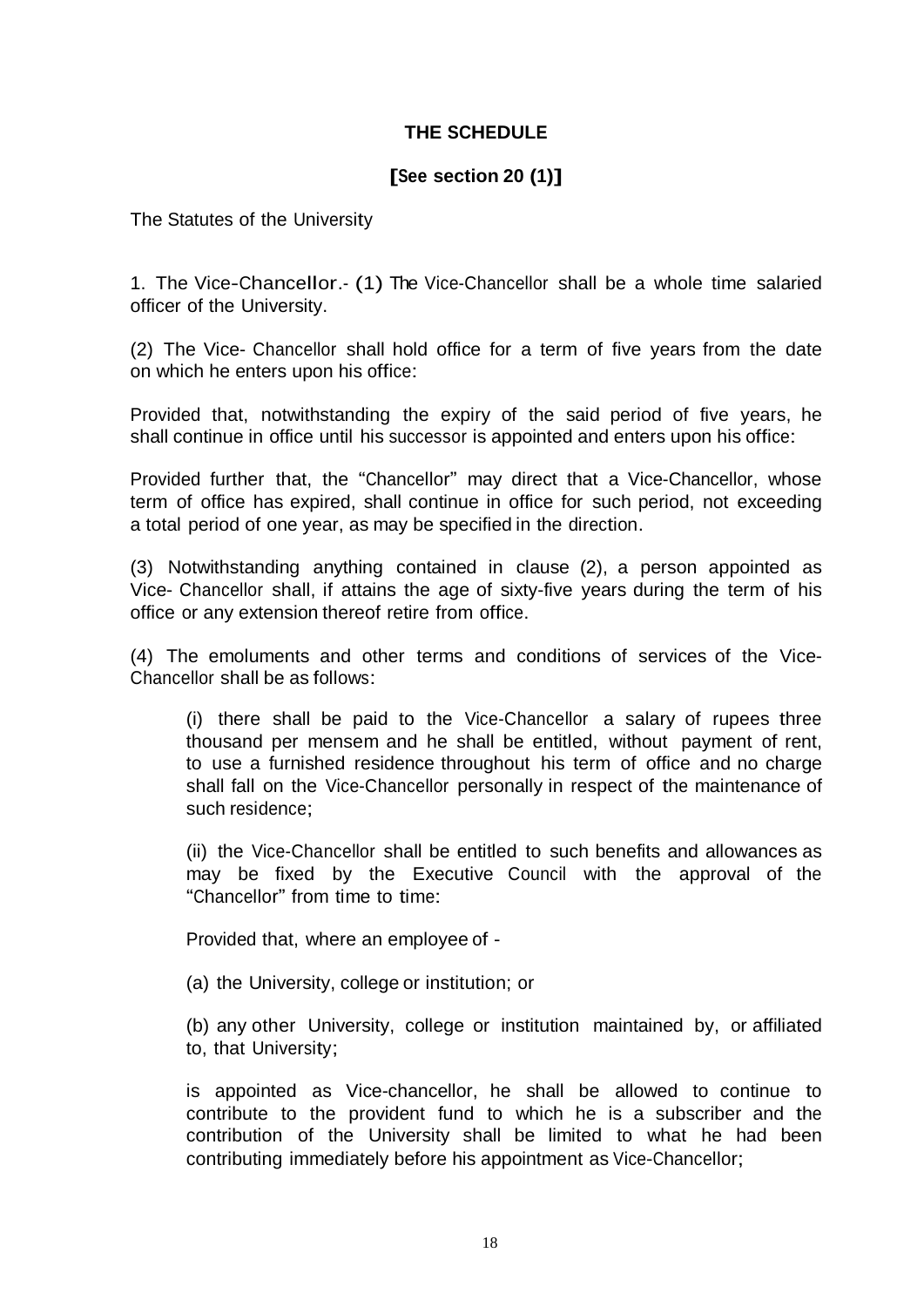(iii) the Vice-Chancellor shall be entitled to travelling allowances at such rates as may be fixed by the Executive Council;

(iv) the Vice-Chancellor shall be entitled to leave on full pay for oneeleventh of the period spent by him in active service; and

(v) the Vice-Chancellor shall also be entitled on medical grounds or otherwise to leave without pay for a period not exceeding three months during the term of his office;

Provided that, such leave may be converted into leave on full pay to the extent to which he is entitled to leave under sub-clause (iv).

(5) If the office of Vice-Chancellor becomes vacant due to death, resignation or otherwise or if he is unable to perform his duties owing to absence, illness or any cause, the senior-most Professor shall perform the duties of the Vice-Chancellor until a new Vice-Chancellor assumes office or until the existing Vice-Chancellor attends to the duties of his office, as the case may be.

2. Powers and duties of the Vice-Chancellor.- 1)The Vice-Chancellor shall be ex-officio Chairman of the "Court" the Executive Council, the Academic Council and the Finance Committee, and shall, in the absence of the "Chancellor" preside at the convocations of the University held for conferring degrees. The Vice- Chancellor shall be entitled to be present at, and to address, any meeting of any authority or other body of the University, but shall not be entitled to vote thereat unless he is a member of such authority or body.

2) It shall be the duty of the Vice-Chancellor to see that the Act, these Statutes, the Ordinances and the Regulations are duly observed and he shall have all powers necessary to ensure such observance.

3) The Vice-Chancellor shall have the power to convene or cause to be convened meetings of the "Court", the Executive Council, the Academic Council and Finance Committee.

3. Deans of Faculties.—1) Every Dean of <sup>a</sup> faculty shall be appointed by the Vice- Chancellor from amongst the Professors in the Faculty for a period of three years and he shall be eligible for re-appointment:

Provided that, a Dean on attaining the age of sixty years shall cease to hold office: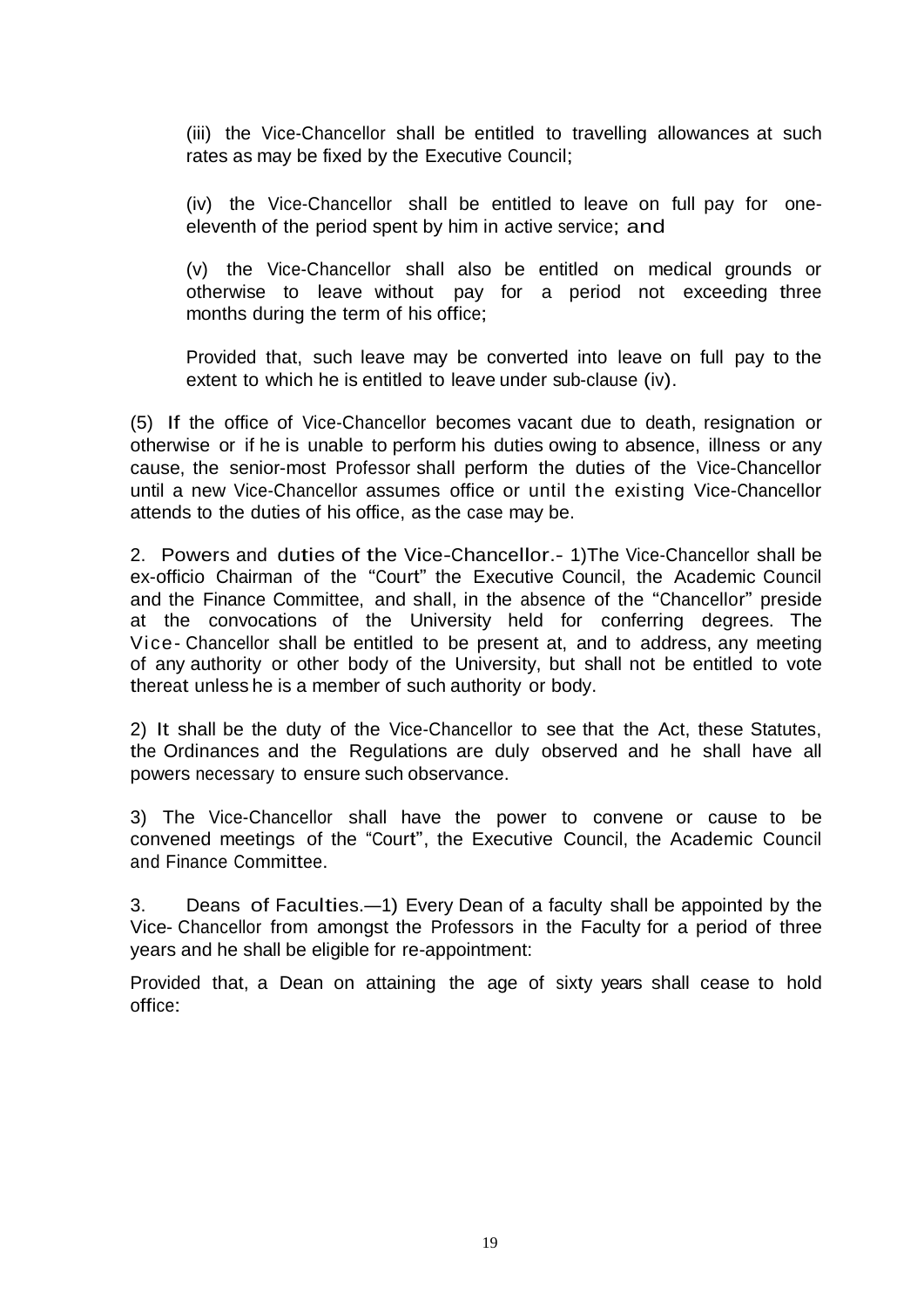Provided further that, if at any time there is no Professor in a Faculty, the Vice- Chancellor shall exercise the power of the Dean of the Faculty.

(2) When the office of the Dean is vacant or when he is, by reason of illness, absence or any other cause, unable to perform the duties of his office, the duties of his office shall be performed by such person as the Vice-Chancellor may appoint for the purpose.

(3) The Dean shall be the Head of the Faculty and shall be responsible for the conduct and maintenance and the standards of teaching and research in the Faculty.

(4) The Dean shall have such other functions as may be prescribed by the Ordinances.

(5) The Dean shall have the right to be present and speak at any meeting of the Boards of Studies or Committees of the Faculty, as the case may be, but shall not have the right to vote thereat unless he is a member thereof.

4. Registrar.- (1) The Registrar shall be <sup>a</sup> whole-time salaried officer of the University.

(2) The emoluments and other terms and conditions of service of the Registrar shall be such as may be prescribed by the Ordinances:

Provided that, the Registrar shall retire on attaining the age of sixty years:

Provided further that, a Registrar shall, notwithstanding his attaining the age of sixty years continue in office until his successor is appointed and enters upon his office or until the expiry of a period of one year whichever is earlier.

(3) When the office of the Registrar is vacant or when the Registrar is, by reason of illness, absence or any other cause, unable to perform the duties of his Office, the duties of the office shall be performed by such person as the Vice Chancellor may appoint for the purpose.

4) (a) The Registrar shall have power to take disciplinary action against such of the employees, excluding teachers of the University and the academic staff, as may be specified in the orders of the Executive Council, and to suspend them pending inquiry, to administer warning to them or to impose on them the penalty of censure or the withholding of increment:

Provided that, no such penalty shall be imposed unless the person concerned has been given a reasonable opportunity of showing cause against the action proposed to be taken in regard to him. The employees, excluding teachers of the university and the academic staff, as may be specified in the orders of the Executive Council, against whom action is initiated by the registrar, may within ninety days of the receipt of the intimation of action, prefer an appeal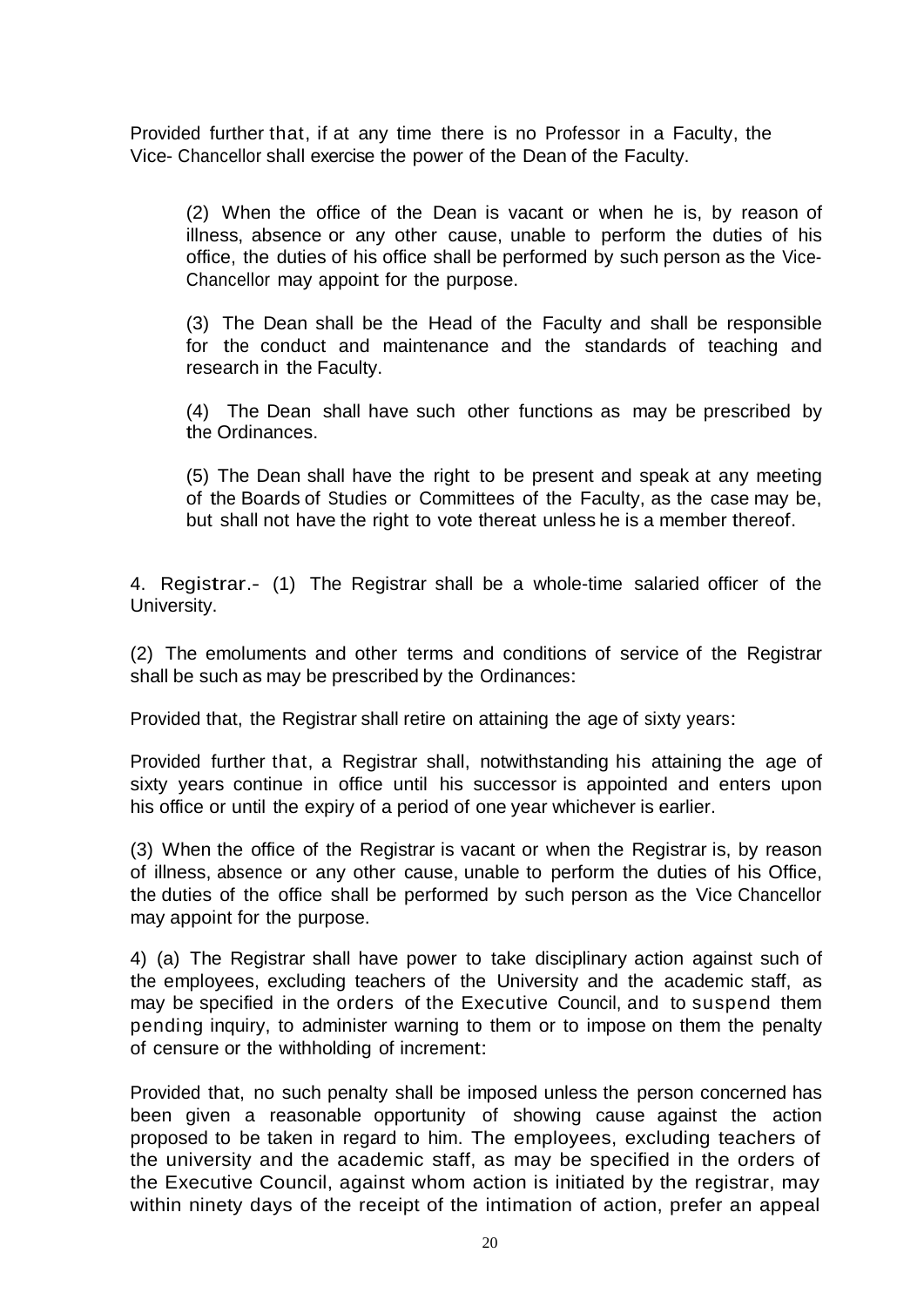to the Vice-Chancellor of the university.

(b) An appeal shall lie to the Vice-Chancellor against any order of the Registrar imposing any of the penalties specified in sub-clause (a).

(c) In a case where the inquiry discloses that a punishment beyond the powers of the Registrar is called for, the Registrar shall upon conclusion of the inquiry, make a report to the Vice-Chancellor along with his recommendations:- The employees against whom action is initiated by the Vice-Chancellor, may within ninety days of the receipt of the intimation of action, prefer an appeal to the Chancellor of the University.

Provided that, an appeal shall lie to the Executive Council against any order of the Vice-Chancellor imposing any penalty.

(5) The Registrar shall be ex-officio Member-Secretary of the "Court" and shall also be ex-officio Secretary of the Executive Council, the Academic Council and the Boards of studies but shall not be deemed to be a member of any of these authorities.

(6) It shall be the duty of the Registrar,-

(a) to be the custodian of the records, the common seal and such other property of the University as the Executive Council, the Academic Council shall commit to his charge ;

(b) to issue all notices convening meetings of the "Court" the Executive Council, the Academic Council, the Boards of studies, the Boards of Examiners and of any committees appointed by the authorities of the University ;

(c) to keep the minutes of all the meetings of the "Court", the Executive Council, the Academic Council, the Boards of studies, the Boards of Examiners and of any Committee appointed by the authorities of the University;

(d) to conduct the official correspondence of the "Court" the Executive Council and the Academic Council;

(e) to supply to the "Chancellor" copies of the agenda of the meetings of the authorities of the University as soon as they are issued and the minutes of such meetings;

(f) to represent the University in suits or proceedings by or against the University, sign powers of attorney and verify pleadings or depute his representative for the purpose; and

(g) to perform such other duties as may be specified in these Statutes, the Ordinances or the Regulations or as may be required, from time to time, by the Executive Council or the Vice-Chancellor.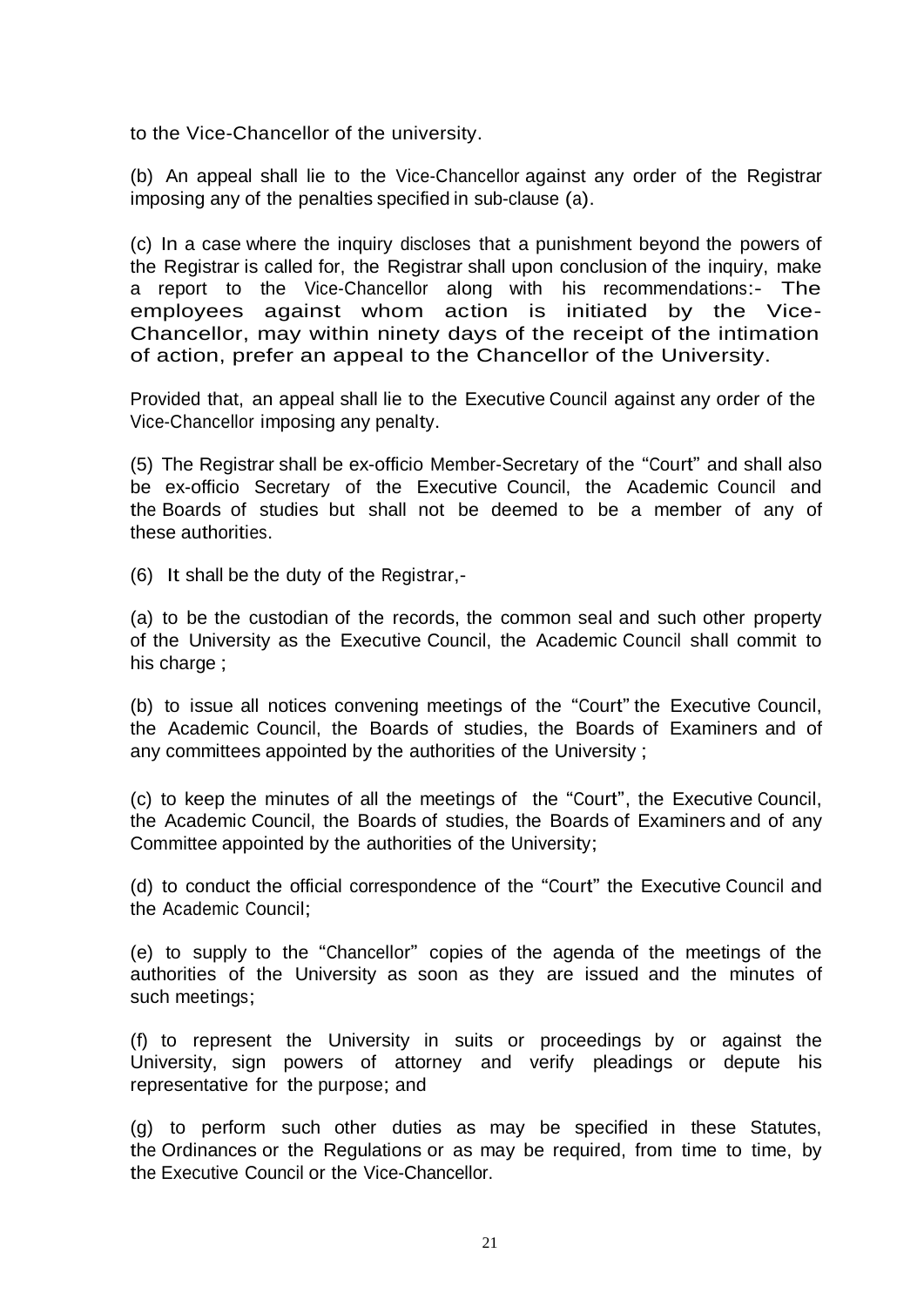5. Finance Officer.- 1) The Finance Officer shall be a whole-time salaried officer of the University.

2) The emoluments and other terms and conditions of services of the Finance Officer shall be such as may be prescribed by the Ordinances:

Provided that, a Finance Officer shall retire on attaining the age of sixty years:

Provided further that, the Finance Officer shall, notwithstanding his attaining the age of sixty years, continue in office until his successor is appointed and enters upon his office, or until the expiry of a period of one year, whichever is earlier.

3) When the office of the Finance Officer is vacant or the Finance Officer is, by reason of illness, absence or any other cause, unable to perform the duties of his office, the duties of the office shall be performed by such person as the Vice-Chancellor may appoint for the purpose.

(4) The Finance Officer shall be ex-officio Secretary of the Finance Committee, but shall not be deemed to be a member of such Committee.

(5) The Finance Officer shall,-

(a) exercise general supervision over the funds of the University and shall advise it as regards its financial policy;

(b) perform such other financial functions as may be assigned to him by the Executive Council or as may be prescribed by those Statutes or the Ordinances:

Provided that, the Finance Officer shall not incur any expenditure or make any investment exceeding ten thousand rupees without the previous approval of the Executive Council.

(6) Subject to the control of the Executive Council, the Finance Officer shall,-

a) hold and manage the property and investments of the University including trust and endowed property;

b) ensure that the limits fixed by the Executive Council for recurring and nonrecurring expenditure for a year are not exceeded and that all monies are expended on the purposes for which they are granted or allotted;

c) be responsible for the preparation of annual accounts and the budget of the University and for their presentation to the Executive Council;

d) keep a constant watch on the state of the cash and bank balances and on the states of investments;

e) watch the progress of the collection of revenue and advise on the methods of collection employed;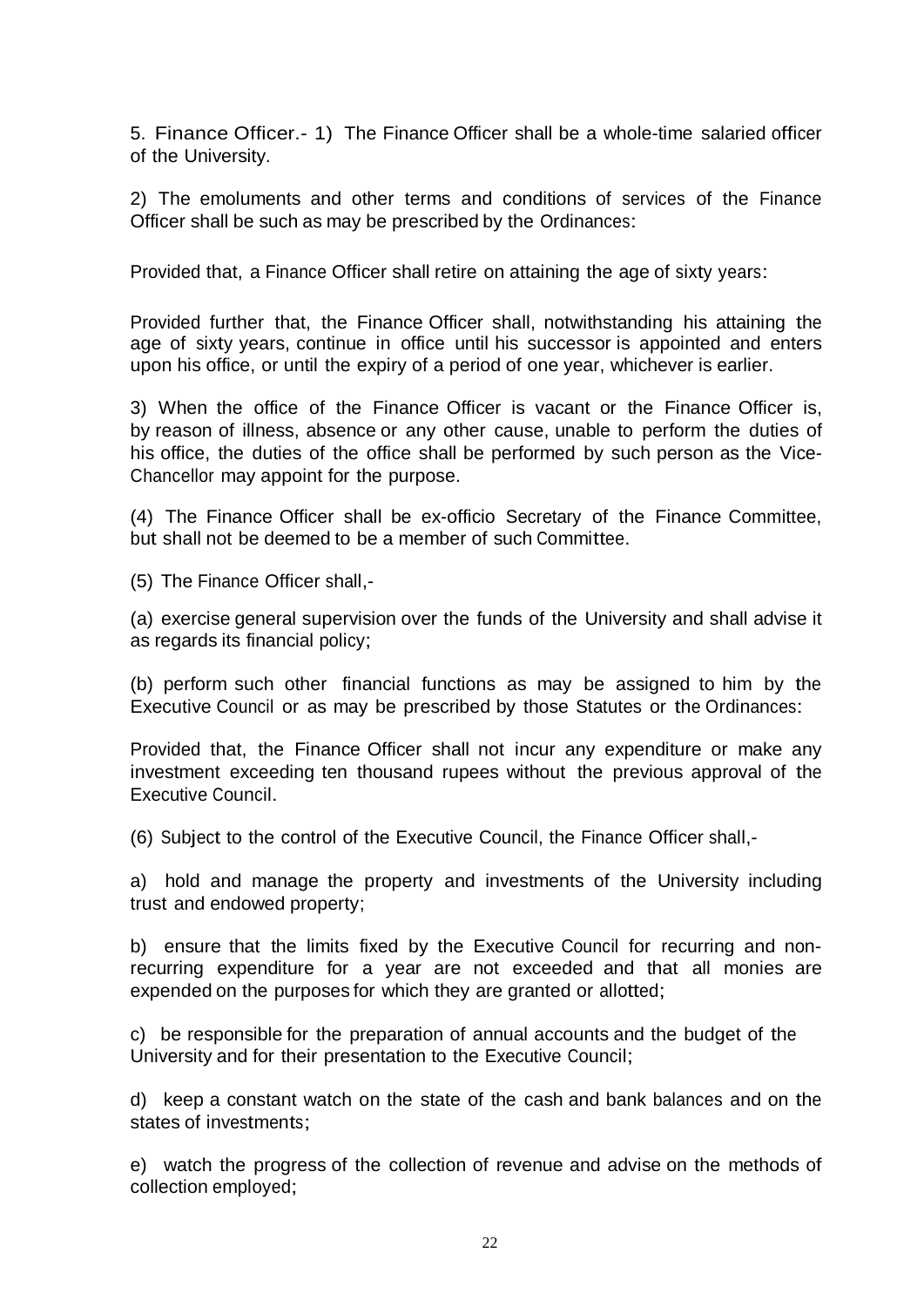f) ensure that the registers of buildings, land ,furniture and equipment's are maintained up-to-date and that stock-checking is conducted, of equipment and other consumable materials in all offices, Special Centres, Specialised Laboratories, colleges and institutions maintained by the University;

g) call for explanation for unauthorized expenditure and for other financial irregularities and suggest disciplinary action against persons at fault; and

h) call for from any office, Centre, laboratory, college or institution maintained by the University any information or returns that he may consider necessary for the performance of his duties.

(7) The receipt of the Finance Officer or of the person or persons duly authorized in this behalf by the Executive Council for any money payable to the University shall be sufficient discharge for payment of such money.

6. Meetings of the "Court".- 1) An annual meeting of the "Court" shall be held on a date and place to be fixed by the Executive Council unless some other date has been fixed by the "Court" in respect of any year.

(2) At an annual meeting of the "Court", a report of the working of the University during the previous year, together with a statement of the receipts and expenditure, the balance-sheet, as audited and the financial estimates for the next year shall be presented.

(3) A copy of the statement of receipts and expenditure, the balance-sheet and the financial estimates referred to in clause (2) shall be sent to every member of the "Court" at least seven days before the date of the annual meeting.

(4) Twelve members of the "Court" shall form a quorum for a meeting of the "Court".

(5) Special meetings of the "Court" may be convened by the Executive Council or the Vice-Chancellor, or, if there is no Vice-Chancellor, by the "Chancellor".

7. Quorum for meetings of the Executive Coundi- Five members of the Executive Council shall form a quorum for a meeting of the Executive Council.

8. Power and functions of the Executive Council.- 1) The Executive Council shall have the management and administration of the revenue and property of the University and the conduct of all administrative affairs of the University not otherwise provided for.

(2) Subject to the provisions of this Act, these Statutes and the Ordinances, the Executive Council shall, in addition to all other powers vested in it, have the following powers, namely: -

i. to create teaching and academic posts, to determine the number and emoluments of such posts and to define the duties and conditions of service of Professors, Readers, lecturers, and other academic staff and Principals of colleges and institutions maintained by the University: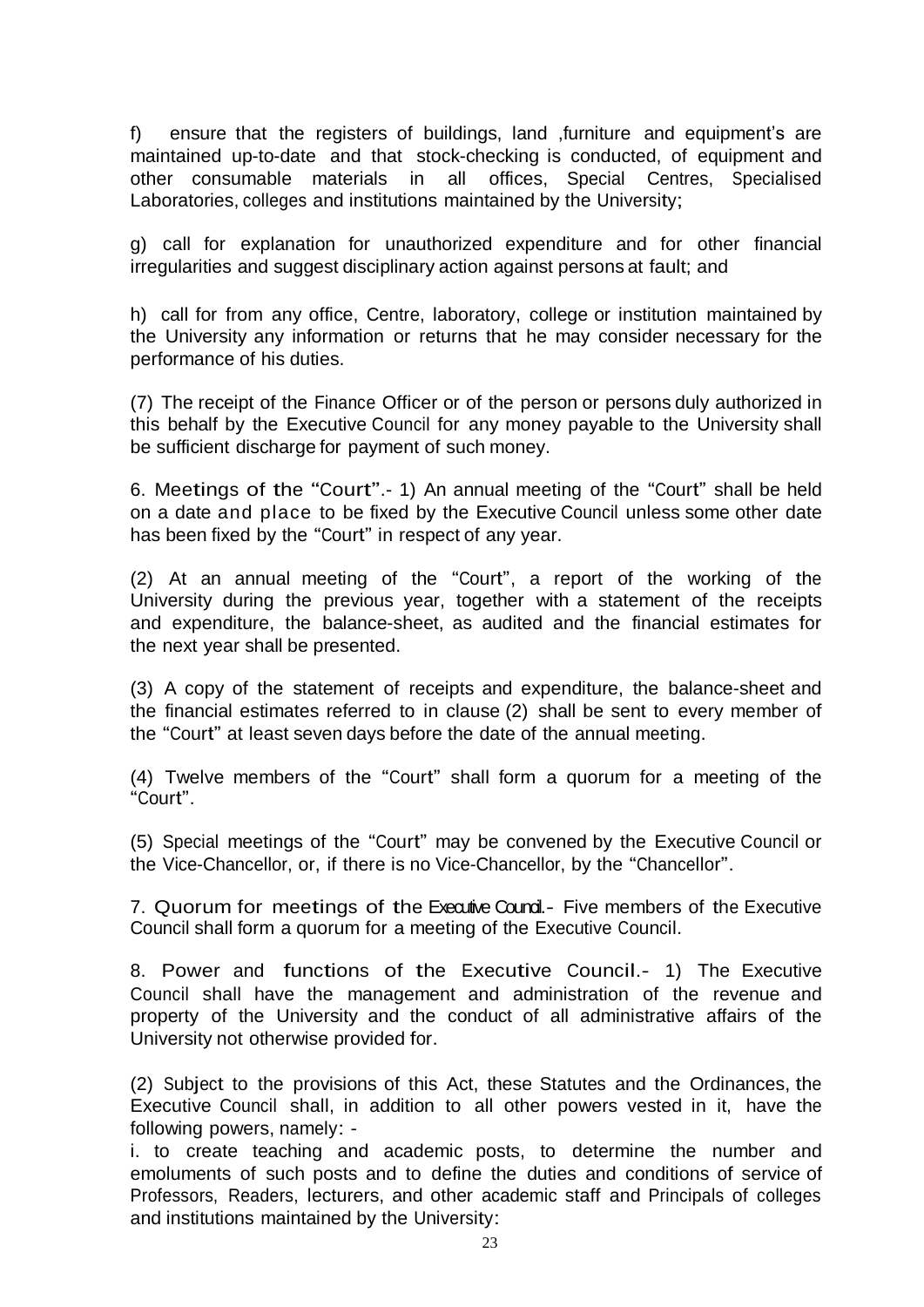Provided that, no action shall be taken by the Executive Council in respect of the number, qualifications and the emoluments of teachers of the university and academic staff otherwise than after consideration of the recommendations of the Academic Council;

- (ii) to appoint such Professors, Readers, Lecturers and other academic staff, as may be necessary, and Principals of colleges and institution maintained by the University on the recommendation of the Selection Committee constituted for the purpose and to fill up temporary vacancies therein;
- (iii) to create administrative, ministerial and other necessary posts and to make appointments thereto in the manner prescribed by the ordinances;
- (iv) to grant leave of absence to any officer of the University, other than the Chancellor and the Vice-Chancellor, and to make necessary arrangements for the discharge of the functions of such officer during his absence;
- (v) to regulate and enforce discipline among employees in accordance with these Statutes and the Ordinances;
- (vi) to manage and regulate the finances, accounts, investments, property, business and all other administrative affairs of the University, and for that purpose, to appoint such agents as it may think fit;
- (vii) to fix limits on the total recurring and the total non-recurring expenditure for the year on the recommendations of the Finance Committee;
- (viii) to invest any money belonging to the University including any unapplied income, in such stocks, funds, shares or securities as it shall from time to time, think fit, or in the purchase of immovable property in India, with the like powers of varying such investments from time to time;
- (ix) to transfer or accept transfers of any movable or immovable property on behalf of the University;
- (x) to provide buildings, premises, furniture, and apparatus and other means needed for carrying on the University;
- (xi) to enter into, vary, carry out and cancel contracts on behalf of the University;
- (xii) to entertain, adjudicate upon, and, if thought fit, to redress any grievances of the employees and students of the University, who may, for any reason feel aggrieved;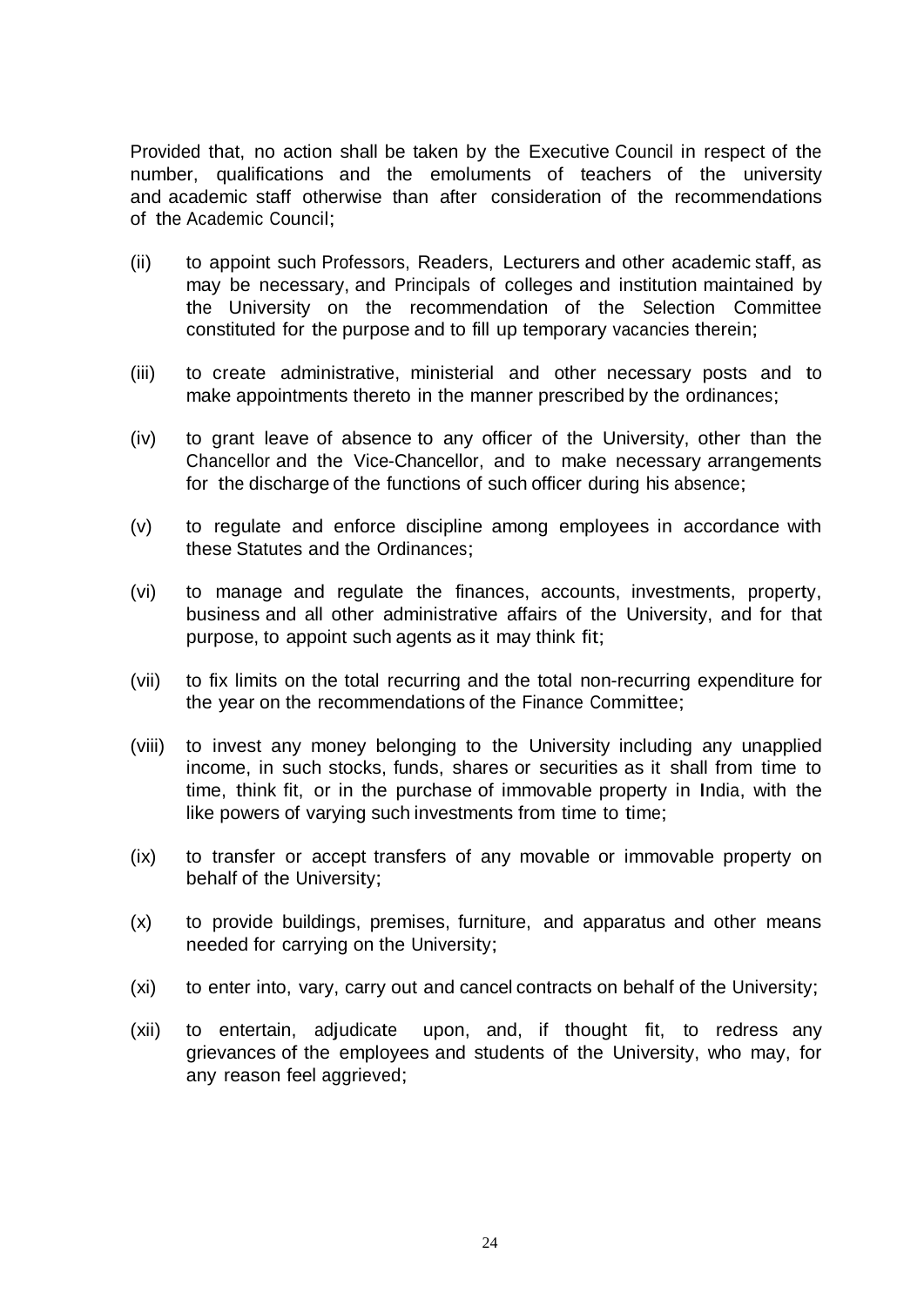- (xiii) to appoint examiners and moderators and, if necessary to remove them, and to fix their fees, emoluments and traveling and other allowances, after consulting the Academic Council;
- (xiv) to select a common seal for the University and provide for the custody and use of such seal;
- (xv) to make such special arrangements as may be necessary for the residence and discipline of women students;
- (xvi) to delegate any of its power to Vice-Chancellor, the Registrar or the Finance Officer or such other employee or authority of the University or to a Committee appointed by it as it may deem fit;
- (xvii) to institute the fellowships, studentships, medals and prizes; and
- (xviii) to exercise such other powers and perform such other duties as may be conferred or imposed on it by this Act, or these Statutes.

9.Quorum for meetings of the Academic Council.- Nine members of the Academic Council shall form a quorum for a meeting of the Academic Council.

10.Powers of the Academic Council.- Subject to this Act, these Statutes and the Ordinances, the Academic Council shall, in addition to all other powers vested in it, have the following power, namely:-

(a) to exercise general supervision over the academic policies of the University and to give directions regarding methods of instruction, co-operative teaching among colleges and institutions, evaluation of research or improvements in academic standards;

(b) to bring about inter-faculty co-ordination, to establish or appoint Committees or Boards, for taking up projects on an inter-school basis;

(c) to consider matters of general academic interest either on its own initiative or on a reference by a faculty or the Executive Council and to take appropriate action thereon; and

(d) to frame such regulations and rules consistent with these Statutes and the Ordinances regarding the academic functioning of the University, discipline, residences, admissions, award of fellowships and studentships, fee concessions, corporate life and attendance.

11. The Planning Board.- (1) The Planning Board shall consist of the following members, namely :-

(i) the Vice-Chancellor, who shall be the Chairman of the Board; and

(ii) not more than five member of high academic standing.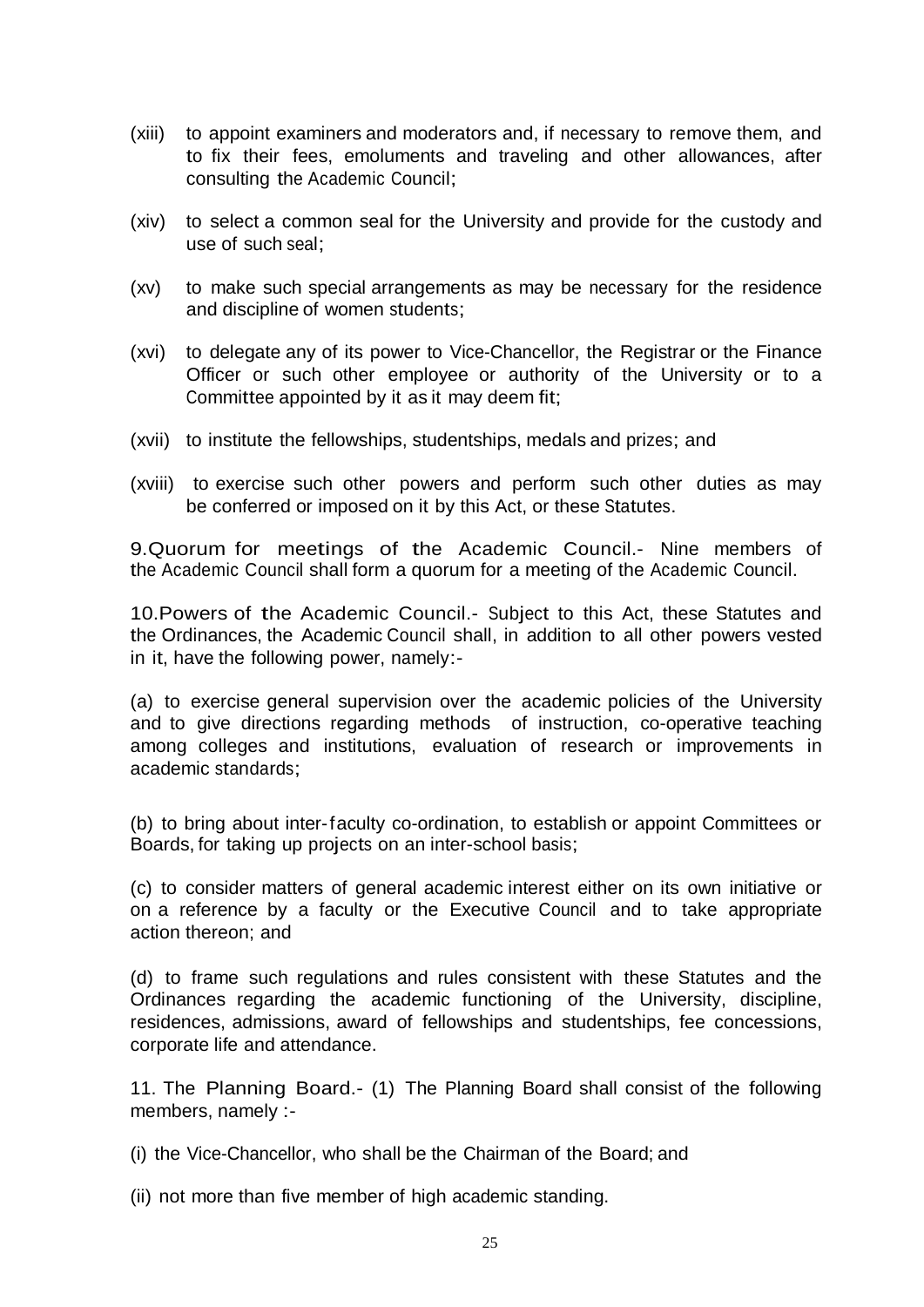(2) The member of the Planning Board shall be appointed by the "Chancellor" and shall hold office for such period as the may determine.

(3) The Planning Board shall, in addition to all other powers vested in it by this Act, have the right to advice the Executive Council and the Academic Council on any academic matter.

12. Faculties and Departments.- (1) The University shall have such Faculties as may be specified by the Ordinances.

(2) Every Faculty shall have a Faculty Board and the members of the first Faculty Board shall be nominated by the Executive Council and shall hold office for a period of three years.

(3) The powers and functions of a Faculty Board shall be prescribed by the Ordinance.

(4) The conduct of the meetings of a Faculty Board and the quorum required for such meetings shall be prescribed by the Ordinances.

(5) (a) Each faculty shall consist of such Departments as may be assigned to it by the Ordinances.

(b) No Department shall be established or abolished except by these Statutes:

Provided that, the Executive Council may, on the recommendation of the Academic Council, establish Centers of Studies to which may be assigned such teachers of the University as the Executive Council may consider necessary.

(c) Each Department shall consist of following member, namely:-

(i) Dean of the Faculty or Deans of the Faculties concerned;

(ii) Honorary Professors, if any, attached to the Department;

(iii)Teachers of the department;

(iv) Persons conducting research in the Department; and

(v) Such other persons as may be members of the Department in accordance with the provisions of the Ordinances.

13. Boards of Studies.-(1) Each Department shall have two Boards of Studies, one for Post-Graduate studies and another for Under Graduate studies.

(2) The constitution of Board of Post-Graduate Studies and the term of office of its members shall be prescribed by the Ordinances.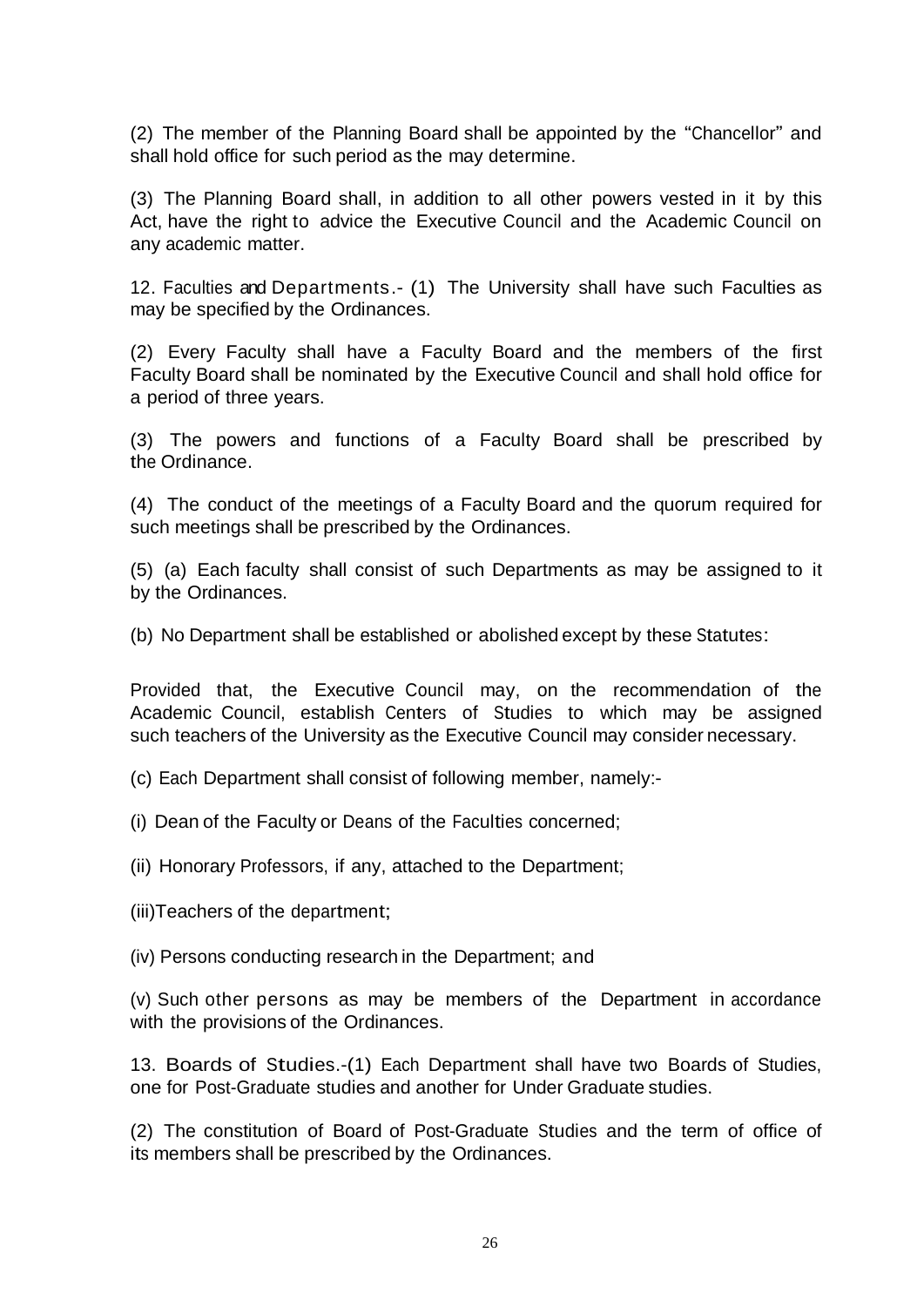(3) The functions of a Board of Post-Graduate Studies shall be to approve subjects for research for various degrees and other requirements of research degrees and to recommend to the concerned Faculty Board in the manner prescribed by the Ordinances –

(a) courses of studies and appointment of examiners for Post-Graduate courses, but excluding research degrees;

(b) appointment of Professors of research ; and

(c) measures for the improvement of the standard post–graduate teaching and research:

Provided that, the function of a Board of Post-Graduate studies shall, during the period of three years immediately after the commencement of this Act, be performed by the Department.

(4) The constitution and functions of a Board of Under-Graduate studies and the term of office of its members shall be prescribed by the Ordinances.

14. Finance Committee.- (1) The Finance Committee shall consist of the following members, namely :-

(i) the Vice-Chancellor;

(ii) three persons nominated by the Executive Council, out of whom at least one shall be a member of the Executive Council; and

(iii) three persons nominated by the "Chancellor".

(2) Five members of the Finance Committee shall form a quorum for a meeting of the Finance Committee.

(3) All the members of the Finance Committee, other than the Vice –Chancellor and members of the Executive Council shall hold office for a term of three years.

(4) A member of the Finance Committee shall have the right to record a minute of dissent if he does not agree with any decision of the Finance Committee.

(5) The Finance Committee shall meet at least twice every year to examine the accounts and to scrutinize proposals for expenditure.

(6) The annual accounts and the financial estimates of the University prepared by the Finance Officer shall be laid before the Finance Committee for consideration and comments and thereafter submitted to the Executive Council for approval.

(7) The Finance Committee shall recommend limits for the total recurring expenditure and the total non-recurring expenditure for the year based on income and resources of the University (which, in the case of productive works, may include the proceed of loans).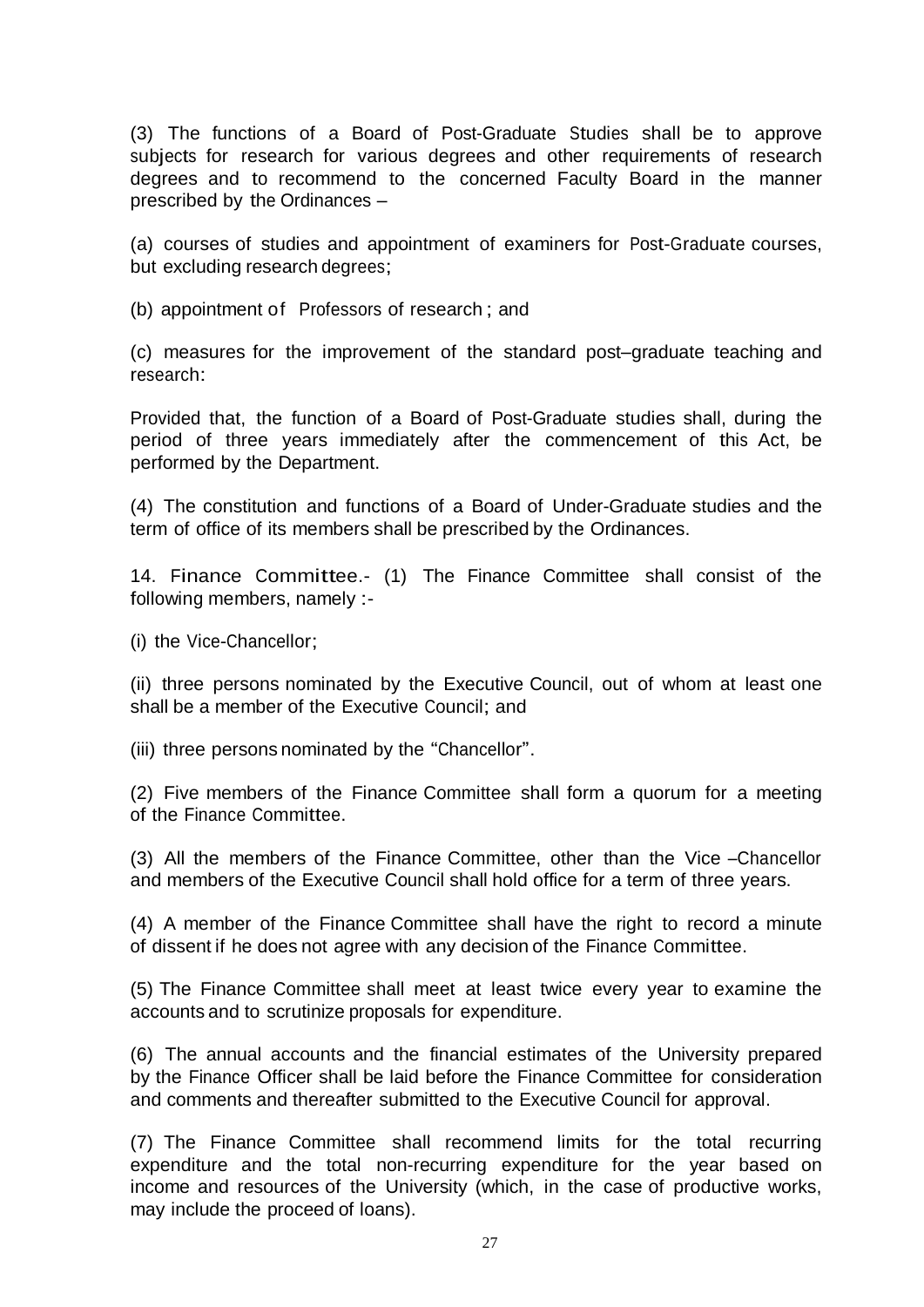15. Selection Committee.- (1)There shall be Selection Committee for making recommendations to the Executive Council for appointment to the post of professor, Reader, Lecturer, Librarian and Principals of Colleges and institutions maintained by the university.

(2) The Selection Committee for appointment to the posts specified in column 1 of the Table below shall consist of the Vice-Chancellor, a nominee of the "Chancellor" and the persons specified in column 2 of the said Table and, in the case of appointment of a Professor, Reader or Lecturer in a Department where there is no Head of the Department shall also consist of a person nominated by the Planning Board from its members.

## **TABLE**

| (1)             | (2)                                                                                                                                                                                                                                                                                                                                                                                                                                                                                                             |
|-----------------|-----------------------------------------------------------------------------------------------------------------------------------------------------------------------------------------------------------------------------------------------------------------------------------------------------------------------------------------------------------------------------------------------------------------------------------------------------------------------------------------------------------------|
| Professor       | (i) The Dean of the School concerned.<br>(ii) The Head of the Department / Centre Concerned,<br>if he is a Professor and not a Dean;<br>(iii) One Professor, to be nominated by the Vice-<br>Chancellor; and<br>(iv) Three persons, not in the service of the<br>University nominated by the Executive Council<br>out of a panel of names recommended by the<br>Academic Council for their special knowledge of or<br>interest in the subject with which the Professor as the<br>case may be will be concerned. |
| Reader/Lecturer | (i) The Dean of the school concerned;<br>(ii) The Head of the Department / Center concerned if<br>he is not a Dean;<br>(iii) One Professor to be nominated by<br>the Vice-Chancellor; and<br>(iv) Two persons not in the service of University<br>nominated by the Executive Council out of a panel of<br>names recommended by the Academic Council for<br>their special knowledge of or interest in the subject<br>with which the Reader/ Lecturer, as the case may<br>be, will be concerned.                  |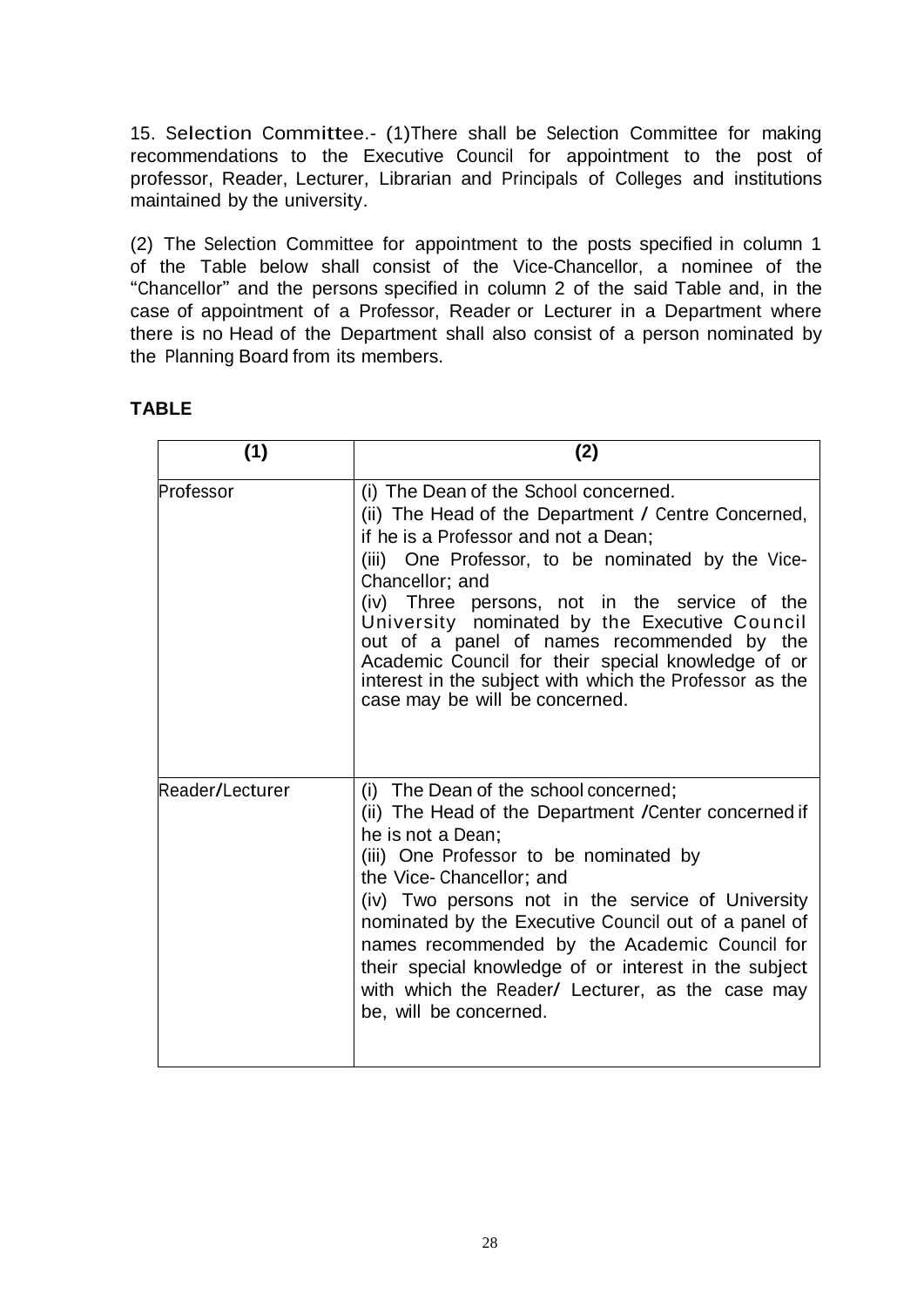| Librarian                                                                             | (i) Two persons not in the service of the University,<br>who have special knowledge of the subject<br>0f<br>Library Science, or Library Administration to<br>be<br>nominated by the Executive Council; and<br>(ii) One person, not in the service of the University,<br>nominated by the Executive Council. |
|---------------------------------------------------------------------------------------|-------------------------------------------------------------------------------------------------------------------------------------------------------------------------------------------------------------------------------------------------------------------------------------------------------------|
| Principal<br>of<br>the l<br>college<br>and<br>Institution maintained<br>by University | Three persons not in the service of the University of<br>whom two shall be nominated by the Executive<br>Council and one by the Academic Council for their<br>special knowledge of or interest in a subject in which<br>instruction is being provided by the College or<br>Institution.                     |

Note: 1) Where the appointment is being made for an interdisciplinary project, the Head of the project shall be deemed to be the Head of Department/ Centre concerned.

2) The Professor to be nominated shall be a Professor concerned with the specialty for which the selection is being made and that the Vice- Chancellor shall consult the Head of Department/Center and the Dean of School before nominating the Professor.

3) The Vice- Chancellor shall preside at the meetings of the Selection Committees.

4) The meetings of a Selection Committee shall be convened by the Vice-Chancellor or in his absence, by the Registrar.

5) The procedure to be followed by a Selection Committee in making recommendations shall be such as may be laid down in the Ordinances.

6) If the Executive Council is unable to accept the recommendations made by a Selection Committee, it shall record its reasons and submit the case to the Chancellor for final orders.

7) Appointments to temporary posts shall be made in the manner indicated below:-

(i) If the temporary vacancy is for duration longer than one academic session, it shall be filled on the advice of the Selection Committee in accordance with the procedure indicated in the foregoing clauses:

Provided that, if the Vice-Chancellor is satisfied that in the interests of work it is necessary to fill the vacancy, the appointment may be made on a purely temporary basis by a local Selection Committee referred to in sub-clause (ii) for a period not exceeding six months.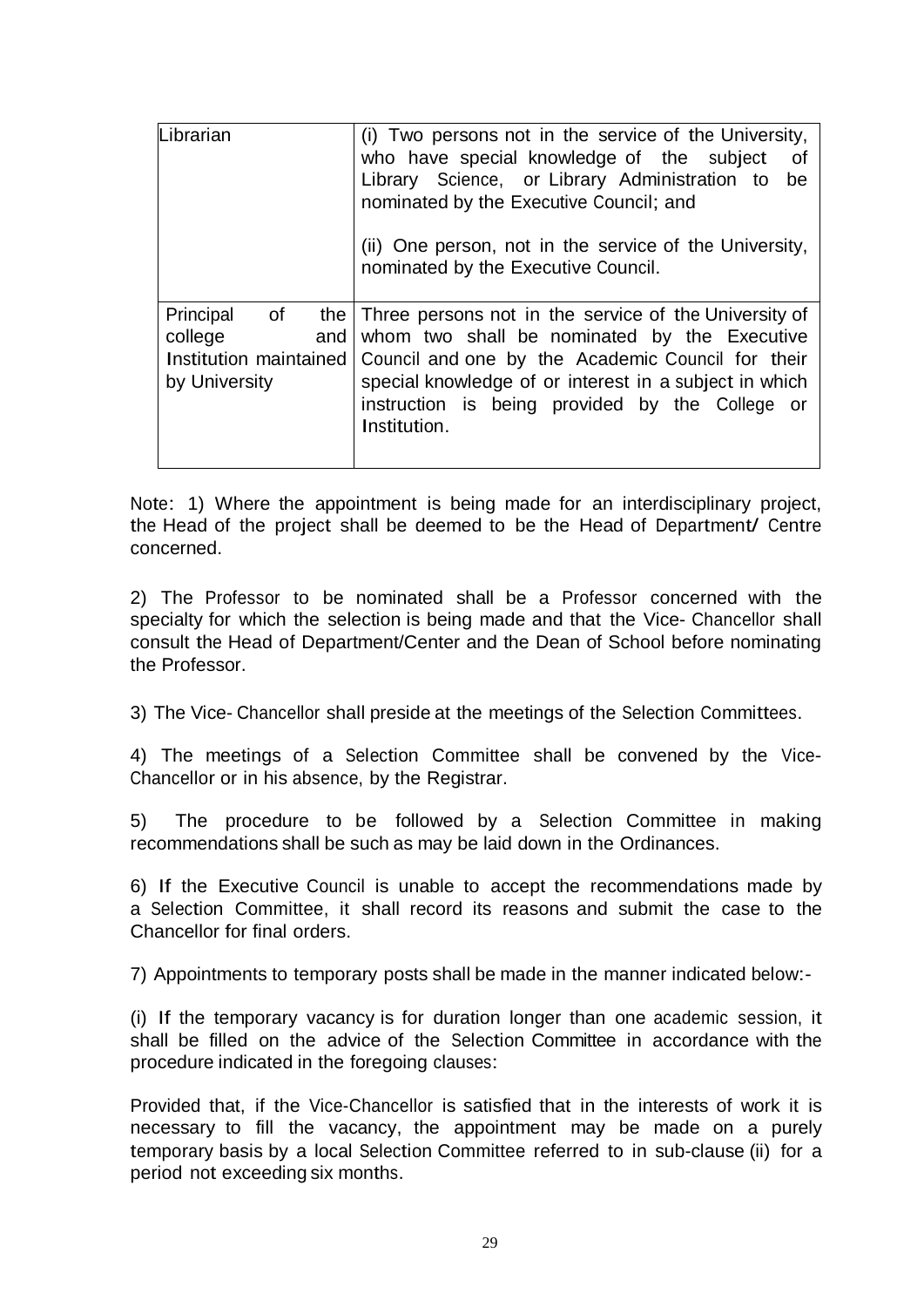(ii) If the temporary vacancy is for a period less than a year, an appointment to such vacancy shall be made on the recommendation of a local Selection Committee consisting of the Dean of the Faculty concerned, the Head of the Department and a nominee of the Vice-Chancellor.

Provided that, if the same person holds the offices of the Dean and the Head of the Department, the Selection Committee may contain two nominees of the Vice-Chancellor;

Provided further that, in case of sudden casual vacancies in teaching posts caused by death or any other reason, the Dean may, in consultation with the Head of the Department concerned make a temporary appointment for a month and report to the Vice-Chancellor and the Registrar about such appointment.

(iii) No teacher appointed temporarily shall, if he is not recommended by a regular Selection Committee for appointment under these Statutes, be continued in service on such temporary employment, unless he is subsequently selected by a local Selection Committee or a regular Selection Committee, for a temporary or permanent appointment, as the case may be.

16. Special mode of appointment.-(1) Notwithstanding anything contained in Statute 15, the Executive Council may invite a person of high academic distinction and professional attainments to accept a post of Professor in the University on such terms and conditions as it deem fit, and on the person agreeing to do so, appoint him to the post.

(2) The Executive Council may appoint a teacher or any other academic staff working in any other University or organization for undertaking a joint project in accordance with the manner laid down in the Ordinances.

17. Appointment for a fixed tenure:- The Executive Council may appoint a person selected in accordance with procedure laid down in Statute 15 for a fixed tenure on such terms and conditions as it deems fit.

18. Recognised teachers.- (1) The qualifications of recognised teachers shall be such as may be prescribed by the Ordinances.

(2) The manner of recognizing teachers and withdrawal of such recognition shall be prescribed by the ordinances.

(3) The period of recognition of a teacher shall be determined by the Ordinances.

19. Committees.- Any authority of the University may appoint as many standing or special committees as it may deem fit, and may appoint to such committees persons who are not members of such authority and such committee may deal with any subject delegated to it subject to subsequent confirmation by the authority appointing it.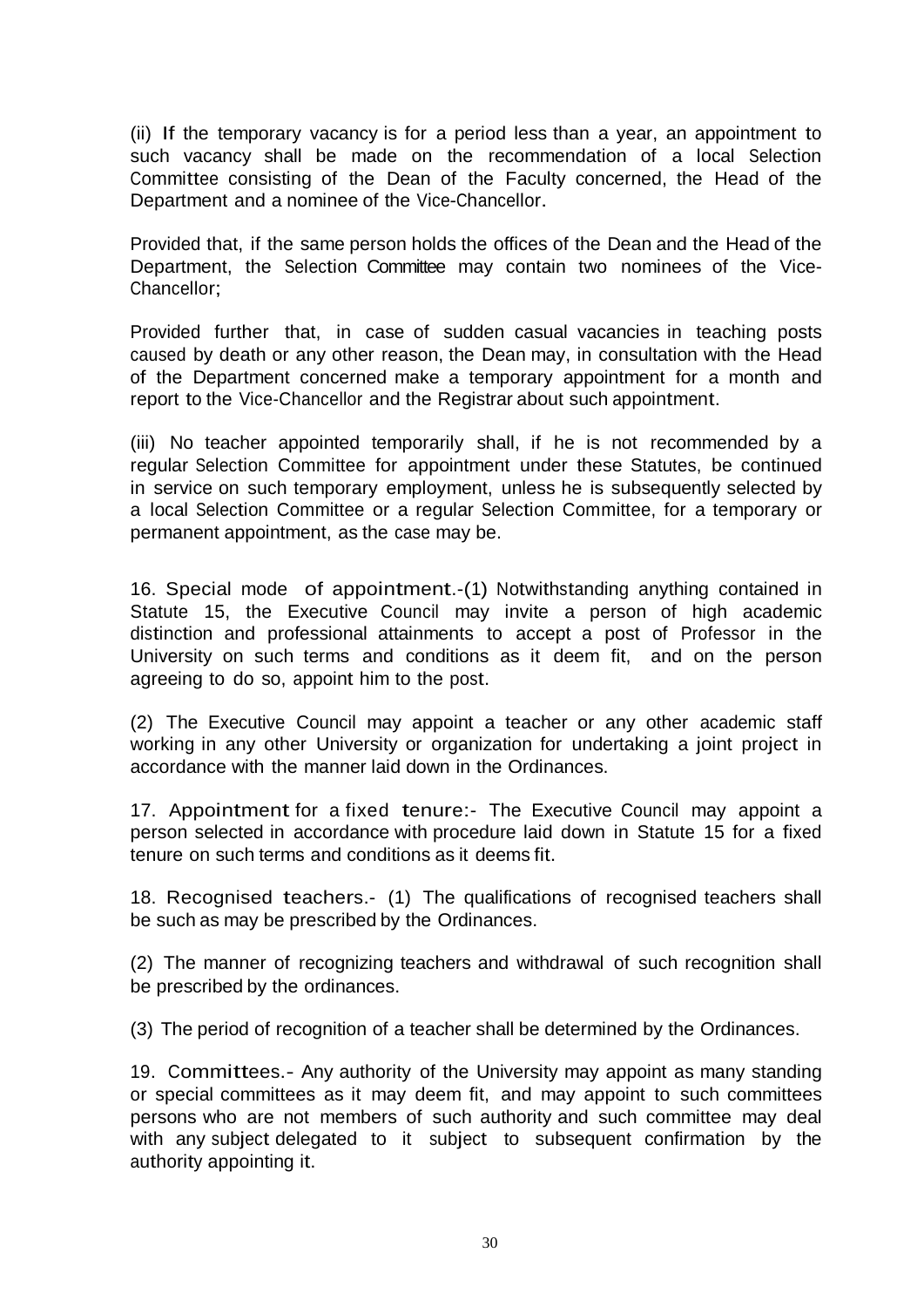20. Terms and conditions of service of University teachers.- (1) All the teachers of the University shall in the absence of any agreement to the contrary, be governed by the terms, and conditions of service as specified in these Statutes, the Ordnances and the Regulations.

(2) Every teacher of the University shall be appointed on a written contract, the form of which shall be prescribed by the Ordinance. A copy of the contract shall be deposited with the Registrar.

21. Seniority lists.-(1) whenever, in accordance with these Statutes, any person is to hold an office or to be a member of an authority of University by rotation according to seniority, such seniority shall be determined according to the length of continuous service of such person in his grade, in accordance with such other principles as the Executive Council may, from time to time, prescribe.

(2) It shall be the duty of the Registrar to prepare and maintain, in respect of each class of persons to whom the provisions of these Statutes apply, a complete and up- to-date seniority list in accordance with the provisions of clause (1).

(3) If two or more persons have equal length of continuous service in a particular grade or the relative seniority of any person or persons is otherwise in doubt, the Registrar may, on his own, motion and shall, at the request of any such person, submit the matter to the Executive Council whose decision thereon shall be final.

22. Removal of teachers.- (1) Where there is an allegation of misconduct against a teacher, or a member of the academic staff, the Vice-Chancellor may if he thinks fit, by order in writing, place the teacher under suspension and shall forthwith report to the Executive Council the circumstances in which the order was made:

Provided that, the Executive Council may, if it is of the opinion, that the circumstances of the case do not warrant the suspension of the teacher or a member of the academic staff, revoke such order.

(2) Notwithstanding anything contained in terms of his contract of service or of his appointment, the Executive Council shall be entitled to remove a teacher or a member of academic staff on the ground of misconduct.

(3) Save as aforesaid, the Executive Council shall not be entitled to remove a teacher or a member of the academic staff except for good cause and after giving three months notice in writing or on payment of three month's salary in lieu of notice.

(4) No teacher or a member of the academic staff shall be removed under clause (2) or under clause (3) until, he has been given a reasonable opportunity of showing cause against the action proposed to be taken in regard to him.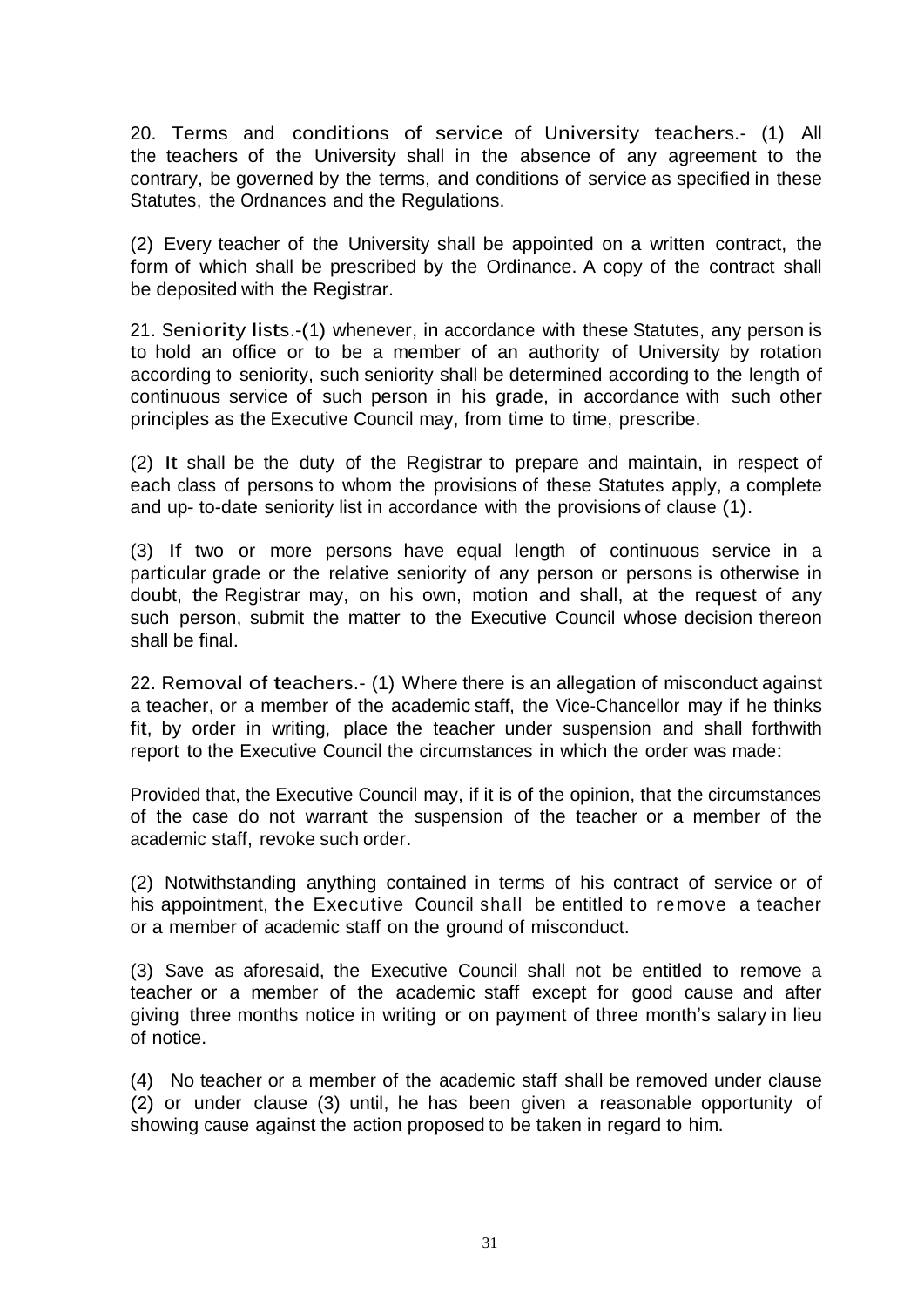(5) The removal of a teacher or a member of the academic staff shall require a two–thirds majority of the member of the Executive Council present and voting.

(6) The removal of a teacher or a member of the academic staff shall take effect from the date on which the order of removal is made:

Provided that, where a teacher or a member of the academic staff is under suspension at the time of his removal, the removal shall take effect from the date on which he was placed under suspension.

(7) Notwithstanding anything contained in these Statutes, a teacher or a member of the academic staff may resign by giving three months notice in writing to the Executive Council or on payment to the University of three months salary in lieu thereof.

23. Removal of employees other than teacher of the University:-(1) Notwithstanding anything contained in the terms of his contract of service or his appointment, an employee, other than a teacher or a member of the academic staff, may be removed by the authority which is competent to appoint the employee. —

(a) If he is of unsound mind or is a deaf-mute or suffers from contagious leprosy;or

(b) If he is an undischarged insolvent; or

(c) If he has been convicted by a court of law of any offence involving moral turpitude and sentenced in respect thereo f to imprisonment for not less than six months; or

(d) If he is otherwise guilty of misconduct:

Provided that, no employee shall be removed from his office unless a resolution to that effect is passed by the Executive Council by a majority of not less than two- thirds of its members present and voting.

(2) No employee shall be removed under clause (2) until he has been given a reasonable opportunity of showing cause against the action proposed to be taken in regard to him.

(3) Where the removal of such employee is for a reason other than that specified in sub-clause (c) or sub-clause (d) of clause (1), he shall be given three months' notice in writing or paid three months' salary in lieu of such notice.

(4) Notwithstanding anything contained in these Statutes, an employee, not being a teacher or a member of the academic staff, shall be entitled to resign-

(i) If he is a permanent employee, only after giving three months' notice in writing to the appointing authority or paying to the University three months' salary in lieu thereof; and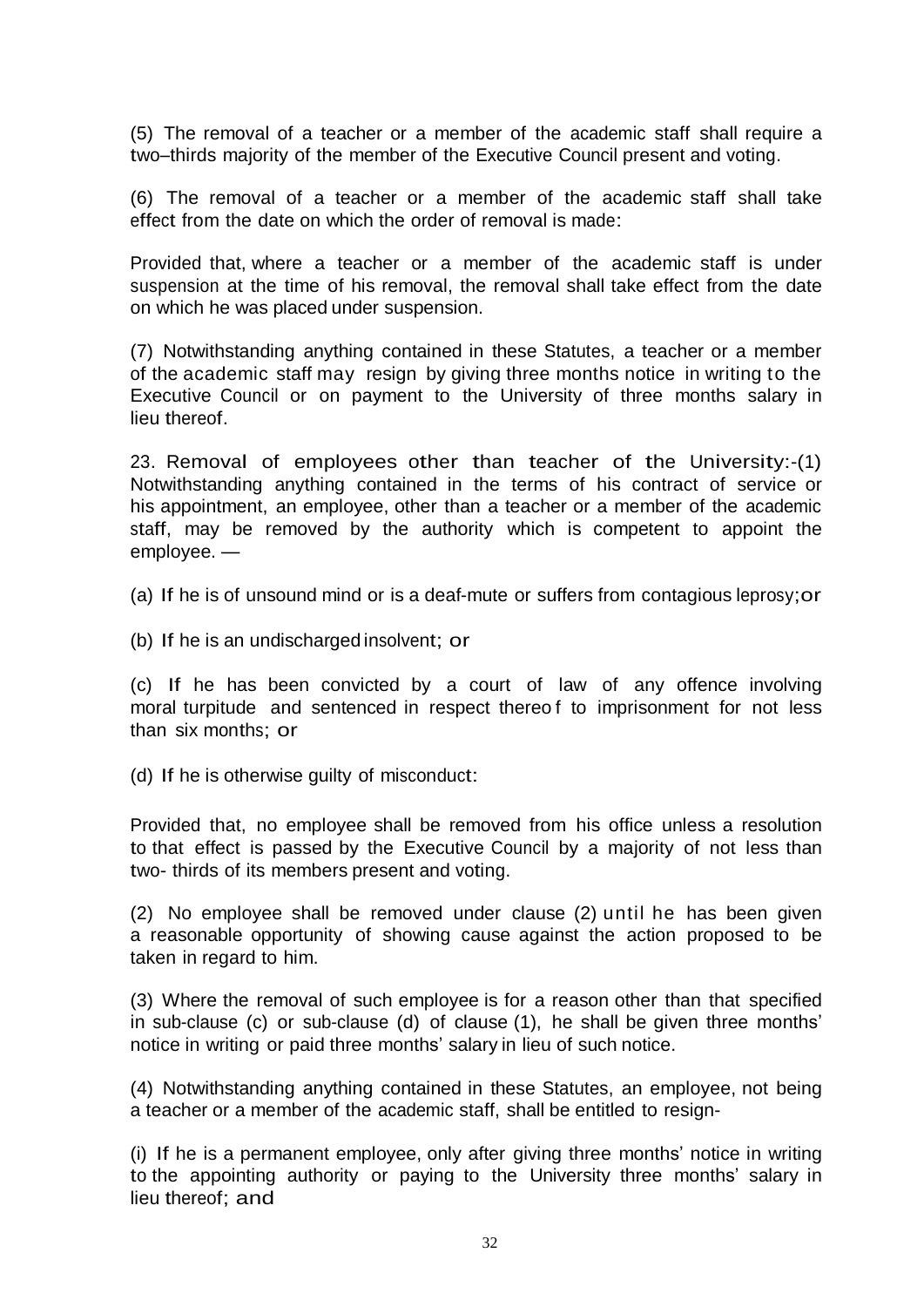(ii) If he is not a permanent employee, only after giving one month's notice in writing to the appointing authority or paying to the University one month's salary in lieu thereof :

Provided that, such resignation shall take effect from the date on which the registration is accepted by the appointing authority.

24. Honorary degrees.-(1) The Executive Council may, on the recommendation of the Academic Council and by a resolution passed by a majority of not less than two- thirds of the members present and voting, make proposals to the "Chancellor" for the conferment of honorary degrees:

Provided that, in case of emergency, the Executive Council may, on its own, make such proposals.

(2) The Executive Council may, by a resolution passed by a majority of not less than two-thirds of the members present and voting, withdraw with the previous sanction of the "Chancellor", any honorary degree conferred by the University.

25. Withdrawal of degrees, etc. – The Executive Council may, by <sup>a</sup> special resolution passed by a majority of not less than two-thirds of the members present and voting, withdraw any degree or academic distinction conferred on, or any certificate or diploma granted to, any person by University for good and sufficient cause:

Provided that, no such resolution shall be passed until a notice in writing has been given to that person calling upon him to show cause within such time as may be specified in the notice why such a resolution should not be passed and until his objections, if any, and any evidence he may produce in support of them, have been considered by the Executive Council.

26. Maintenance of discipline among students of the University  $-$  (1) All powers relating to discipline and disciplinary action in relation to student of the University shall vest in the Vice-Chancellor.

(2) The Vice-Chancellor may delegate all or any of his powers as he deems proper to the Registrar and to such other officers as he may specify in this behalf.

(3) Without prejudice to the generality of his powers relating to the maintenance of discipline and taking such action, as may seem to him appropriate for the maintenance of discipline, the Vice-Chancellor may, in the exercise of his powers, by order, direct that any student or student be expelled or restricted for a specified period or be not admitted to a course or courses of study in a college, institution or Department of the University for a stated period or be punished with fine for an amount to be specified in the order or be debarred from taking an examination or examinations conducted by the University, college, institution or a Department for one or more years, or that the results of the students or students concerned in the examination or examinations in which he or they have appeared be cancelled.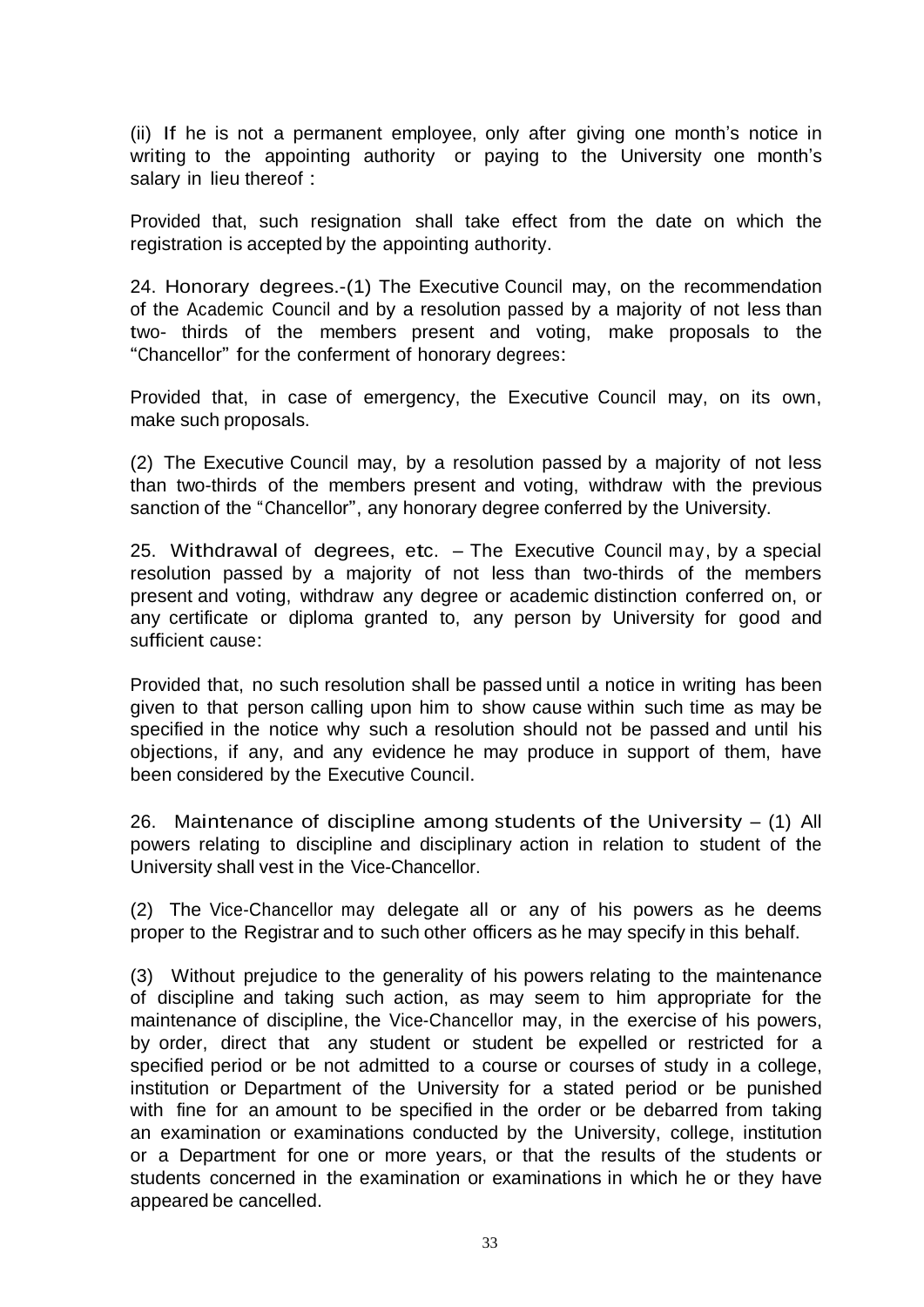(4) The Principals of the colleges, institutions, Head of Special Centers, Deans of Faculties and Heads of teaching Departments in the University shall have the authority to exercise all such disciplinary powers over the students in their respective colleges, institutions Special Centers, Faculties and teaching Departments in the University as may be necessary for proper conduct of such colleges, institutions, special centers, faculties and teaching in the departments.

(5) Without prejudice to the powers of the Vice-Chancellor, the Principals and other persons specified in clause (4), detailed rules of discipline and proper conduct shall be made by the University. The Principals of colleges, institutions, Heads of Special Centers, Deans of Schools of Studies and Heads of teaching Departments in the University may also make such supplementary rules as they deem necessary for the aforesaid purpose. Every student shall be supplied with a copy of the rule made by the University and a copy of the supplementary rules shall be supplied to the students concerned.

(6) At the time of admission, every student shall be required to sign a declaration to the effect that he submits himself to the disciplinary jurisdiction of the Vice-Chancellor and other authorities of the University.

27. Convocations.- Convocations of the University for the Conferring of degrees or for other purposes shall be held in such manner as may be prescribed by the Ordinances.

28. Acting Chairman of meeting.- Where no provision is made for <sup>a</sup> President or chairman to preside over a meeting of any authority of the University or any committee of such authority or when the President or Chairman so provided. for his absent, the members present shall elect one from among themselves to preside at such meeting.

29. Resignation. – Any member, other than an ex-officio member of the Court the Executive Council, the Academic Council or any other authority of the University or any committee of such authority may resign by letter addressed to the Registrar and the resignation shall take effect as soon as such letter is received by the Registrar.

30. Disqualifications.- (1) <sup>A</sup> person shall be disqualified for being chosen as, and for being, a member of any of the authorities of the University- .

(a) If he is of unsound mind or is a deaf, mute or suffers from contagious leprosy; or

(b) If he is an undischarged insolvent; or

(c) If he has been convicted by a court of law of an offence involving moral turpitude and sentenced in respect thereof to imprisonment for not less than six months.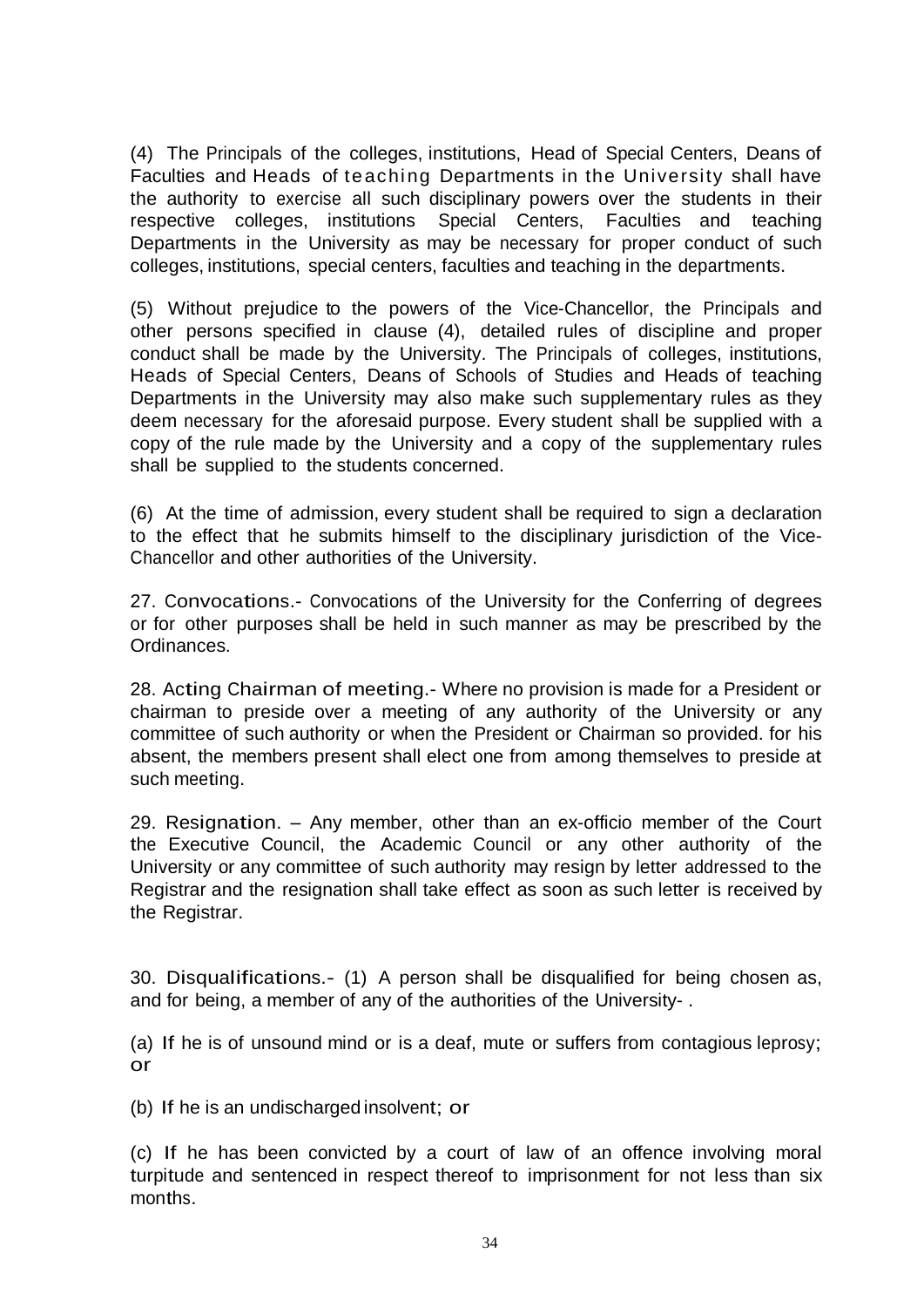(2) If any question arises as to whether a person is or had been subjected to any of the disqualifications mentioned in clause (1), the question shall be referred for the decision of the "Chancellor" and his decision shall be final and no suit or other proceeding shall lie in any civil court against such decision.

31. Residence condition for membership and office.- Notwithstanding anything contained in these Statutes, no person who is not ordinarily resident in India shall be eligible to be an officer of the University or a member of any authority of the University.

32. Membership of authorities by virtue of membership of other bodies. — Notwithstanding anything contained in these Statutes, a person who hold any post in the University or is a member of any authority or body of the University in his capacity as member of a particular authority or body or as the holder of particular appointment shall hold such office or membership only for so long as he continues to be a member of that particular authority or body or the holder of that particular appointment, as the case may be.

33. Ordinance how made. - (1) The first Ordinances made under sub-section (2) of section 24 may be amended, repealed or added to at any time by Executive Council in the manner specified below.

(2) No Ordinance in respect of the matters enumerated in section 24, other than those enumerated in clause (m) of sub- section (1) thereof shall be made by the Executive Council unless a draft of such Ordinance has been proposed by the Academic Council.

(3) The Executive Council shall not have power to amend any draft of any Ordinance proposed by the Academic Council under clause (2), but may reject the proposal or return the draft to the Academic Council for re-consideration, either in the whole or in part, together with any amendment which the Executive Council may suggest.

(4) Where the Executive Council has rejected or returned the draft of an Ordinance proposed by the Academic Council, the Academic Council may consider the question afresh and in case the original draft is re-affirmed by a majority of not less than two- thirds of the members present and voting and more than half the total number of members of the Academic Council, the draft may be sent back to the Executive Council which shall either adopt it or refer it to the "Chancellor" whose decision shall be final.

(5) Every Ordinance made by the Executive Council shall come into effect immediately.

(6) Every Ordinance made by the Executive Council shall be submitted to the "Chancellor" within two weeks from the date of its adoption. The "Chancellor" shall have the power to direct the University within four weeks of the receipt of the Ordinance to suspend the operation of any such Ordinance and he shall, as soon as possible, inform the Executive Council about his objection to the